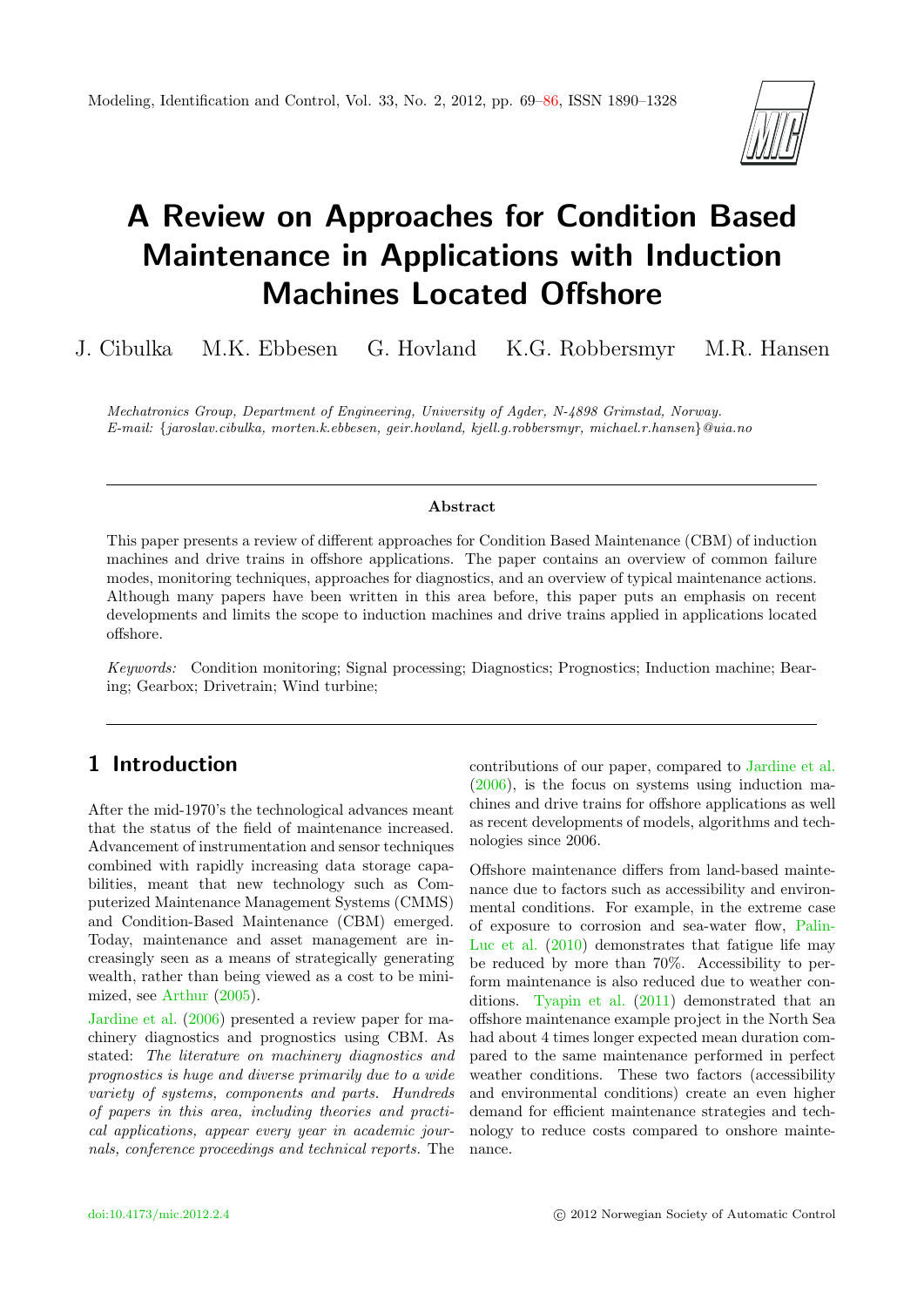The study in this paper is limited to systems that involve an induction machine working either as a motor or a generator and that is mechanically connected to a drive train involving gear transmissions, as illustrated in Fig. [1.](#page-1-0) Section [2](#page-1-1) contains a survey and description of typical failure modes for the considered system. Section [3](#page-5-0) surveys typical monitoring techniques, while section [4](#page-7-0) presents different approaches for diagnostics. Finally, section [5](#page-10-0) presents common maintenance actions, followed by the conclusions in section [6.](#page-11-0)



<span id="page-1-0"></span> $\mathcal{L}$ Ring gear Figure 1: *Considered system consisting of induction* machine, gear-box and rolling-element bearings.

# <span id="page-1-1"></span>2 Failure Modes

train  $(DT)$ , section [2.1](#page-1-2) and an induction machine  $(IM)$ , This section surveys typical failure modes for a drive section [2.2.](#page-3-0)

## <span id="page-1-2"></span>2.1 Drive Train

The drive train topology in some offshore applications such as wind turbines has converged to either a gearbox between the rotor and a high speed generator or, a direct drive that avoids the gearbox while employing more complex low speed generators. The main reason for the emergence of direct drives is an expected increase in drive train reliability. Several studies, [Ri](#page-15-1)[brant and Bertling](#page-15-1) [\(2007\)](#page-15-1), [Musial et al.](#page-15-2) [\(2007\)](#page-15-2), [Tavner](#page-16-1) [et al.](#page-16-1) [\(2006,](#page-16-1) [2007\)](#page-16-2) and [Spinato et al.](#page-16-3) [\(2009\)](#page-16-3) report that the gear box is the main source for failures in a drive train and, subsequently, the main source for failure in the gear boxes are the bearings. Clearly, the failure mechanisms are complex and it is common to isolate the different subcomponents of a gear box with a view to identify the failure source and, as pointed out by [Spinato et al.](#page-16-3) [\(2009\)](#page-16-3) provide industry with highly asked-for statistical information. As an example, in [Ri](#page-15-1)[brant and Bertling](#page-15-1) [\(2007\)](#page-15-1) the different failure sources are divided into: bearings, gears, shafts, sealings, and lubricating fluid.

However, [Musial et al.](#page-15-2) [\(2007\)](#page-15-2) stresses that this division must be done with care because different failure mechanisms may be accelerated by each other and it is important to accept the gearbox as a total system that, in general, may be designed with insufficient reliability if the dynamic load distribution is not well understood. [Musial et al.](#page-15-2) [\(2007\)](#page-15-2) describes an ongoing collaborative on gearbox reliability that emphasizes the cooperation between manufacturers of bearings, gearboxes and wind turbines with a view to improve and standardize the design process and the related load case simulations.

## 2.1.1 Gearbox Failures

The failures observed in gearboxes are typically a combination of the following five failure mechanisms, see [Kar and Mohanty](#page-14-0) [\(2008\)](#page-14-0):

- Loss of Lubrication
- Crack initiation and propagation
- Surface wear
- Surface fatigue
- Structural fatigue

Today, these mechanisms are well described in engineering textbooks on tribology or machine design, e.g. [Bhushan and Gupta](#page-12-1) [\(1991\)](#page-12-1) and [Norton](#page-15-3) [\(2006\)](#page-15-3). For clarity the fundamentals regarding these mechanisms are revisited here.

Loss of Lubrication - In general, lubrication is desirable between adjacent surfaces moving relative to one another to minimize surface wear and surface fatigue. Lubrication is obtained as a lubricating film that is several orders of magnitude smaller in thickness as compared to the characteristic dimensions of the surfaces it is dividing. The thickness of the lubricating film mainly depends on the curvature geometry of the adjacent surfaces, the viscosity of the lubricating fluid, the normal force that is transferred via the film and the velocity slip between the adjacent surfaces. The lubricating film should be substantially thicker than the height of the roughness asperities of the mating surfaces not only to avoid structural contact but also to reduce the relative variation in film thickness and thereby pressure peaks in the lubricating fluid. If the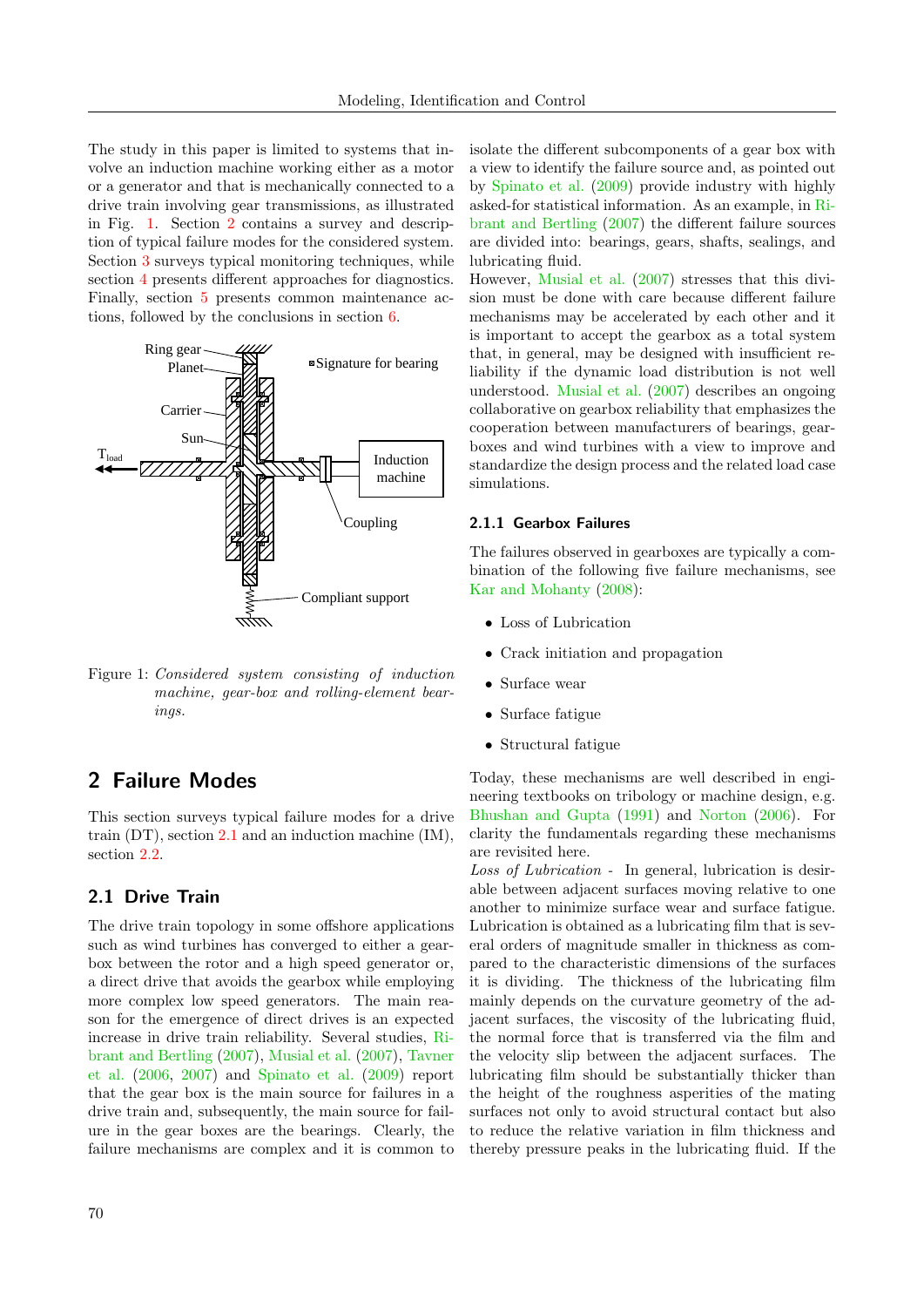lubricating film is not of a sufficient thickness the surface wear and surface fatigue increase and this may be referred to as loss of lubrication. In a gearbox loss of lubrication and, subsequently, surface wear and surface fatigue, may be experienced in the bearings between the rolling elements and the raceways and in the gear meshes between the flanks of the in-contact teeth.

Crack Initiation and Propagation - If a structural component is subjected to varying loads at a sufficient intensity then cracks may initiate around or near anomalies (inclusions, microcracks, indentations etc.) within the structure where the stress level is high. Therefore, crack initiation is often observed on the surface of structures because of the combination of high stresses and many anomalies. If the loading conditions continue then the crack initiation will be followed by a crack propagation that in turn may lead to rupture where parts of the structure break off or, indeed, the entire structure ruptures. The combination of these three phenomena: crack initiation, crack propagation and rupture is fatigue. In gearbox design steel in different variations is the dominant material. In steel and other ductile materials the crack propagation is normally a continuous process where small increments in crack length are experienced within certain intervals depending on the intensity of the load on the crack tip. In less ductile materials the crack propagation is a singular event directly followed by rupture. In steel, the rupture is experienced when the crack propagation has generated a structure where the peak values of the varying load causes nominal stresses above the ultimate strength. It is possible using the combined theoretical and experimental findings within the area of fatigue to design machines where both initiation and propagation of cracks are either avoided (infinite life) or controlled (specified life) with a certain reliability. This is done by ensuring that load variations on the individual components stay below certain threshold values. The main difficulty is to estimate or simulate the correct loading variations on the components because this often involve complex dynamic models in combination with unknown external loading. For machined parts such as gears, shafts and bearings the fatigue encompasses both initiation and propagation as opposed to welded structures that are equipped with cracks via manufacturing and therefore must be designed to avoid or control propagation.

Surface Wear - Surface wear may be divided into several sub categories. Typically they are referred to as abrasion, adhesion, corrosion and erosion. They are all characterized by a steady continuous loss of material from one or both of the mating surfaces. Also, they may include a third party in the shape of free particles that travel within the lubrication fluid. In the closed environment of a gearbox this is typically debris caused by the particles that are removed from the gears and roller bearings because of surface wear and surface fatigue.

Surface Fatigue - Surface fatigue occurs near the surface of a structural part subjected to varying loads. Analytical results based on Hertzian theory reveal that two surfaces in rolling contact will have a stress distribution where the highest shear stress is located a certain distance below the surface. Hence, crack initiation will happen below the surface and the crack will propagate towards the surface resulting in small particles breaking off. In literature this is referred to as pitting or spalling, where the latter is reserved for severe pitting where other failure mechanisms have become active. In practice, pure Hertzian pitting is seldomly encountered, because most surfaces have a tendency to slide on each other introducing a more complex load pattern that together with the higher concentration of anomalies on the surface means that the surface fatigue crack initiation may just as well be on the surface. Surface fatigue may be thought of as special type of erosive surface wear but with a distinctly discontinuous behaviour since the particle break off, in general, happens in larger intervals of load variations.

Structural Fatigue - Structural fatigue is fatigue resulting in rupture of entire components or substantial subcomponents. In gearboxes this is typically the rupture of an entire gear tooth with a crack propagating from the surface of the gear tooth through the base of the tooth. Alternatively, but less common, it is the rupture of an entire shaft with a crack propagating from areas of stress concentration typically encountered in the part of the shaft geometry that facilitates bearing and gear mounting.

It should be noted that the above failure mechanisms are intimately correlated in practice and that they will have a tendency to accelerate each other: too high temperature in gearbox  $\rightarrow$  lower fluid viscosity  $\rightarrow$  loss of lubrication  $\rightarrow$  more friction  $\rightarrow$  higher temperatures, or: too high impact load on bearing  $\rightarrow$  surface wear/fatigue  $\rightarrow$  lack of geometry smoothness  $\rightarrow$ increase impact loading. An almost infinite number of such examples can be established, and they will, in general, have lack of insight into the actual loading conditions as the common denominator [Norton](#page-15-3) [\(2006\)](#page-15-3).

### 2.1.2 Bearing Failure

Failure of a rolling-element bearing caused by a static load is defined by the size of permanent deformations on the rolling-elements. The limiting value is defined to be a deformation with the depth of 1e-4 times the diameter of the rolling-element. Larger deformations cause an increased level of noise and vibration and leads to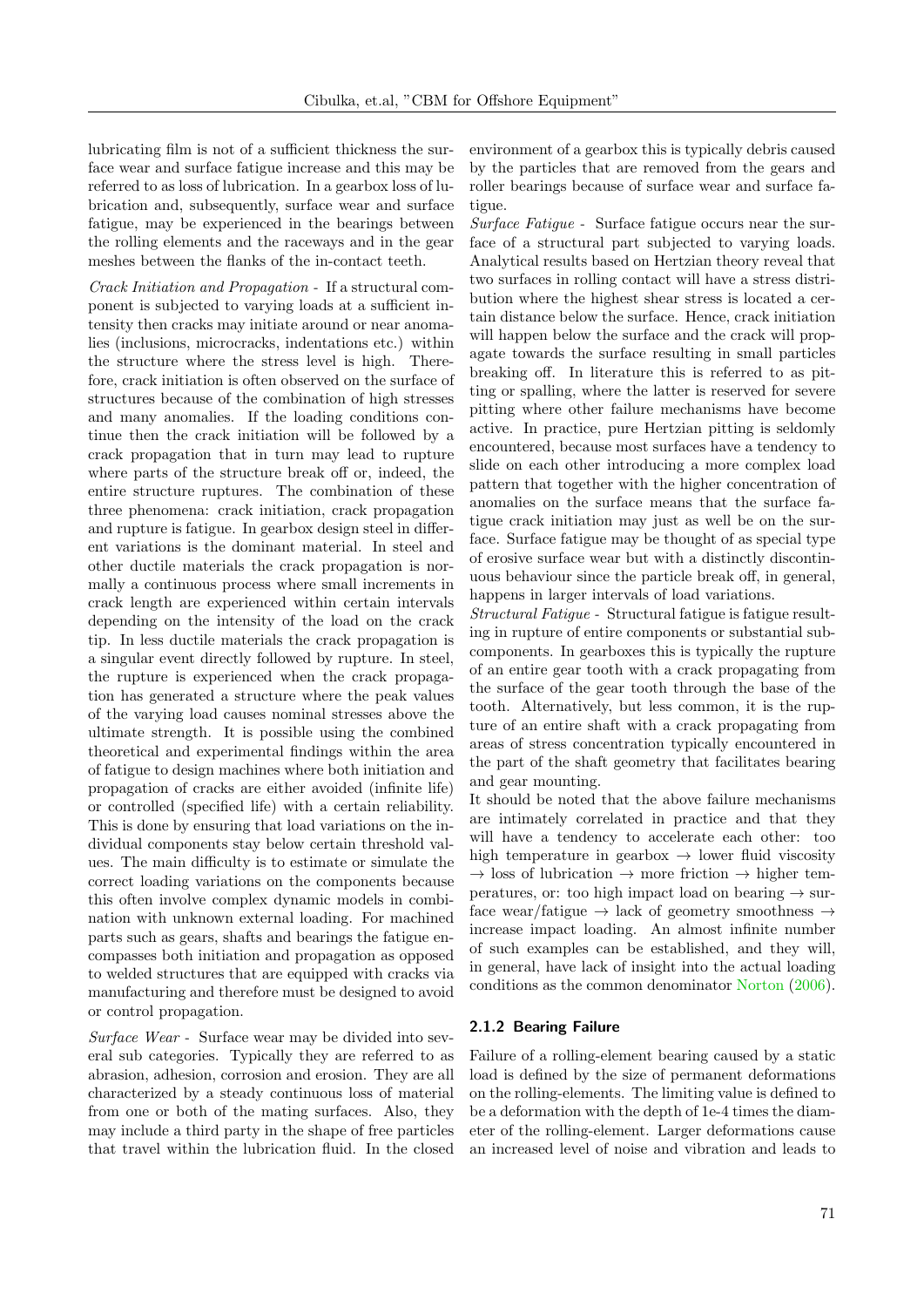premature fatigue failure.

In the case with sufficient clean lubrication the failure will be surface fatigue in either the balls/rollers or the raceways but usually first in one of the two raceways. The fatigue will show as pitting in the surface of the raceway. The pitting will cause noise and vibration when the rolling elements pass the pit. If the bearing is run beyond the first warning then the first pit may grow and the damage may also include fracturing one or more rolling-elements [Norton](#page-15-3) [\(2006\)](#page-15-3). Compared to the case with insufficient lubrication the force transmitted between the ball/roller and the raceway is distributed over a larger area reducing the stress level, [FAG](#page-13-1) [\(1986\)](#page-13-1).

## 2.1.3 Tribocorrosion

Mechanical parts in offshore drivetrain applications, especially bearings, are subject to corrosion and wear, i.e. often prone to tribocorrosion. [Landolt](#page-14-1) [\(2006\)](#page-14-1) defined tribocorrosion as a material degradation process, concerning the irreversible transformation of materials or of their function as a result of simultaneous mechanical (wear) and chemical/electrochemical interactions (corrosion) between surfaces in relative motion.

Other tribocorrosion phenomena are fretting and erosion-corrosion. Fretting corrosion is caused by small amplitude vibrations between contacting surfaces, followed by oxidation of both the metallic debris and the exposed metallic surfaces. Since the oxidized debris is much harder than the surface, it acts as an abrasive agent and increases the rate of both fretting corrosion and false brinelling. Fretting corrosion decreases fatigue strength (fretting fatigue), resulting in fatigue cracks and its propagation.

Erosion-corrosion is studied by [Sasaki and Bursteina](#page-16-4) [\(2000\)](#page-16-4) as a mechanical and chemical effect caused by impacting particles or fluids, which erode a solid surface by abrasion, chipping or fatigue while simultaneously the surface corrodes.

Tribocorrosion is a critical phenomenon even for corrosion resistant metals (passive metals). [Landolt](#page-14-2) [\(2007\)](#page-14-2) studied the corrosion resistance, based on selfgenerating thin oxide surface film (passive film), and film deterioration caused by a continuous and extensive rubbing. The underlying metal will corrode before the protective passive film is reestablished.

The total material loss due to tribocorrosion will be much higher than the sum of wear and corrosion, i.e. tribocorrosion rate is not the addition of the wear rate and the corrosion rate. The tribocorrosion process is strongly affected by synergistic and antagonistic effects between mechanical and chemical mechanisms. [Mis](#page-14-3)[chler and Ponthiaux](#page-14-3) [\(2001\)](#page-14-3) studied the synergistic effect of wear and corrosion, providing a significant contribution to the total material loss.

[von der Ohe et al.](#page-15-4) [\(2010\)](#page-15-4) extended the study of the tribocorrosion synergistic effect by applying static and cyclic tensile loading. Two multi degradation theories, describing the interaction of applied corrosion fatigue and stress corrosion cracking mechanisms were presented. A mathematical model of piston rod multidegradation was presented as a case study of a tribocorrosion situation in an offshore application. It consists of hydraulic cylinder piston rods providing tensioning of drilling risers in the splash zone on board offshore drilling vessels.

[Wood et al.](#page-17-1) [\(2010\)](#page-17-1) presented the tribology of three offshore marine renewable energy conversion systems offshore wind turbines, tidal and wave machines. The study included lubrication, contamination, bearing and gearbox issues, cavitation erosion, tribocorrosion, condition monitoring and tribological design constraints associated with tribological components. [Kawazoe and](#page-14-4) [Ura](#page-14-4) [\(2001\)](#page-14-4) performed experiments in order to evaluate corrosive wear resistance and to clarify the damage behaviour of materials used for sliding parts (bearings) exposed to seawater.

[SrinivasaPai et al.](#page-16-5) [\(2008\)](#page-16-5) presented modelling of microabrasion-corrosion processes, by using an artificial neural network (ANN), multilayer perceptron neural network (MLPNN) and resource allocation network (RAN).

## <span id="page-3-0"></span>2.2 Induction Machine

The survey paper [Thorsen and Dalva](#page-16-6) [\(1995\)](#page-16-6) covering the Norwegian offshore industry included approximately 2600 induction machines. The failure distribution is shown in Fig. [2.](#page-4-0)

The following subsections describe some of the most typical failure modes for an IM in more detail.

### 2.2.1 Bearing failure

Bearing faults represent the most frequent failure in IM. [Foster](#page-13-2) [\(2009\)](#page-13-2) indicates fluting as a typical bearing fault in electric drivetrain. Fluting is caused by prolonged passage of relatively small electric current, usually due to current leakage, e.g. from shorted lamination, or eddy currents. When static electricity is emitting from charged drivetrain parts, current leaks through a shaft into the bearing and to the ground. Current bridges the lubrication film between rolling element and raceways. Microscopic arcing produces localized and extreme temperatures that melt the crossover point. Such a prolonged electrical erosion results in fluting pattern of accumulated microscopic pits. Flutes are deep, exhibit noise, vibration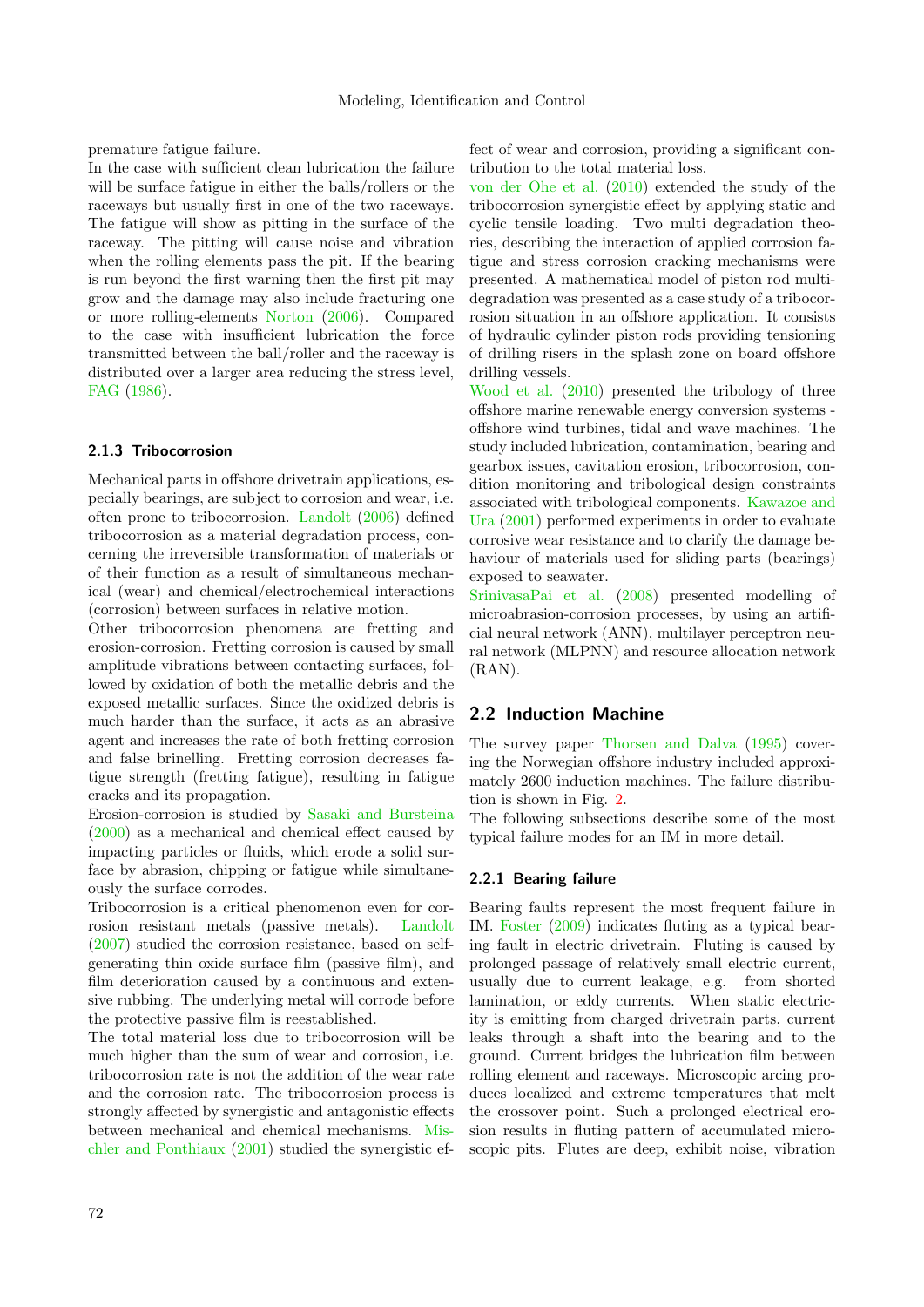

\* For each component shown, appropriate measures to prevent or predict the failure could greatly reduce three-quarters of motor failures.

chine.

and lead to fatigue.

### <span id="page-4-1"></span>2.2.2 Insulation Breakdown

The second most frequent failure of IM is stator windings (SW) insulation breakdown. There are three types of SW insulation: Phase-to-Phase (primary insulation system), Turn-to-Turn (secondary insulation system) and Phase-to-Ground (Ground-Wall) insulation.

[J. Geiman](#page-13-3) [\(2007\)](#page-13-3) presented a case study, where the surge tests have proven that 80% of all SW insulation failures originate from a weak turn-to-turn insulation. [Stone et al.](#page-16-7) [\(2004\)](#page-16-7) stated the main failure root causes of SW insulation deterioration: mechanical stress, contamination, electrical and thermal stress.

The main causes for insulation failure due to mechanical stresses are coil movement and vibration, i.e. loose SW. Loose SW is causing abrasion of wire insulation leading to shorted turns and grounded circuits. Coil vibrations are proportional to the square of the motor current and peak during startup. Another cause of mechanical insulation failure is rotor strike, caused by bearing failures, shaft deflection and rotor-stator eccentricity.

[Bethel](#page-12-2) [\(1999\)](#page-12-2) studied rotor-stator eccentricity as an unevenly distributed air gap, i.e. magnetic fields. These magnetic imbalances cause stator windings movement, resulting in winding failure, and electrically induced vibration and consequent bearing failure. Static eccentricity is a result of soft foot or warped bases, and represents a directional source of high vibrations. Dynamic eccentricity causes rotating airgap variations and it is a pulsating vibration source.

Chemical contamination, moisture and particles in the



<span id="page-4-0"></span>Figure 2: Failure mode distribution for induction ma- Figure 3: Typical construction of an induction machine.

motor lead to insulation deterioration, shorts, reduction of heat dissipation and bearing failure. Electrical stress is presented by voltage surges, which are typically caused by VFD (variable frequency drive) start/stop switching and lightning strikes.

Thermal overloading accelerates insulation deteriora-tion. The standard [NEMA](#page-15-5) [\(2010\)](#page-15-5) states that a  $10°C$ increase will reduce the SW insulation life time by 50%. Thermal overloading in one phase is caused by voltage variations due to unbalanced loads on the power source. Thermal deterioration in all phases is caused by under/over-voltage and very high currents, due to a locked rotor and excessive starts/reversals. 3.5% voltage unbalance will increase the temperature by 25% and 1% voltage unbalance may result in a 6-10% current unbalance.

#### 2.2.3 Loose or Cracked Rotor Bars

Broken, cracked or corroded rotor bars are other frequent failures in IM. [Thomson and Fenger](#page-16-8) [\(2001\)](#page-16-8) and [Nandi et al.](#page-15-6) [\(2005\)](#page-15-6) stated typical causes of a broken rotor bar: 1) Frequent starting duty cycles under load, resulting in magnetic, mechanical and thermal stress (high starting current heats up the rotor bar); 2) Pulsating mechanical loads, from shaft torques and centrifugal forces; 3) Mechanical stress, due to loose laminations or bearing failure; 4) Environmental stresses - contamination, chemicals or moisture; and 5) Imperfect manufactured rotor cage, contains residual stresses.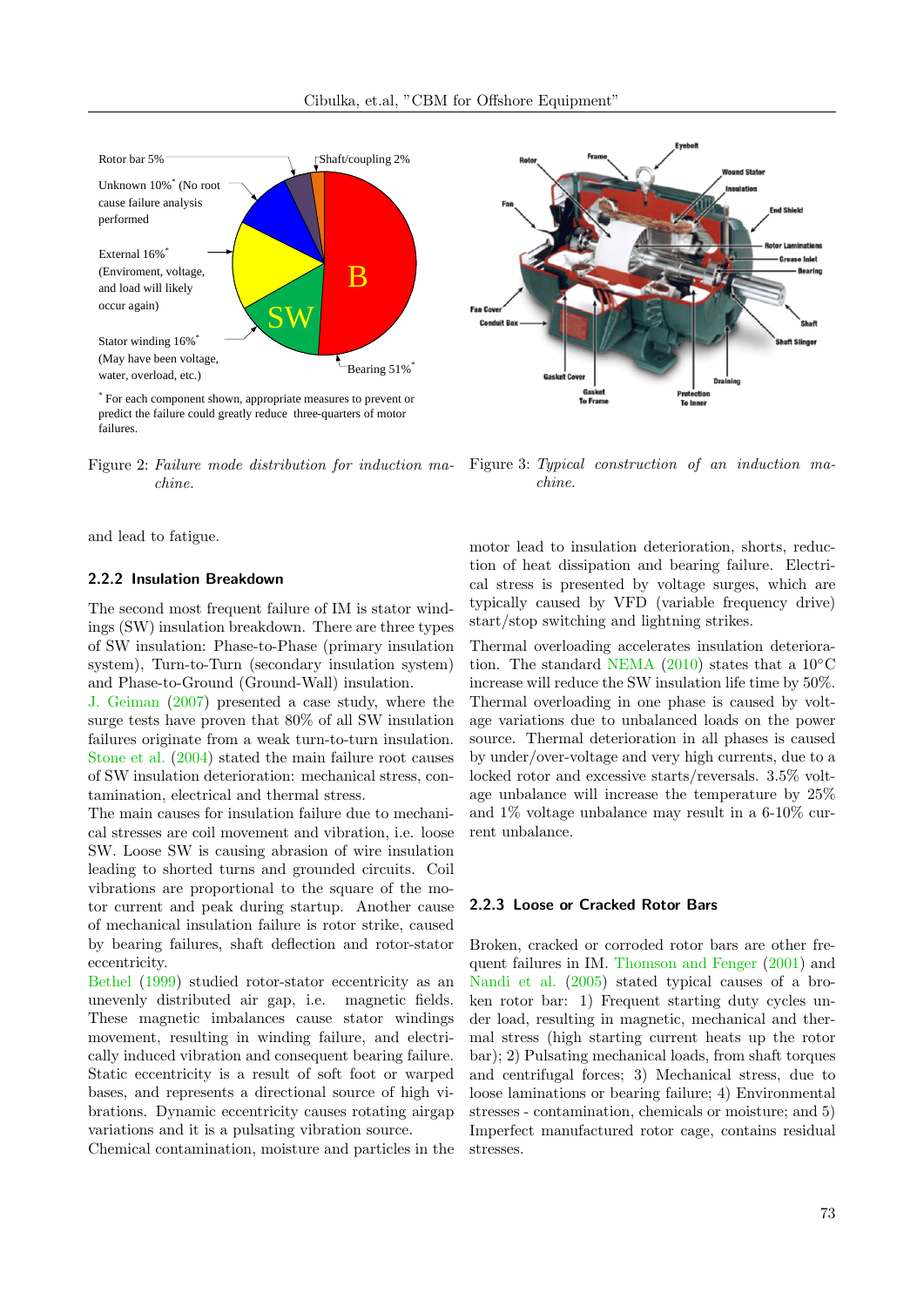# <span id="page-5-0"></span>3 Monitoring

This section surveys typical condition monitoring techniques for induction machine-gearbox drivetrains re-spectively, vibration, section [3.1,](#page-5-1) current, flux, section [3.2,](#page-5-2) and fluid parameters monitoring, section [3.3.](#page-6-0)

## <span id="page-5-1"></span>3.1 Vibration

Vibration signals are the most common waveform data in Condition Monitoring (CM). [Zipp](#page-17-2) [\(2010\)](#page-17-2) introduced an intelligent vibration monitoring for wind plants - a vibration data acquisition system consisted of embedded accelerometers, high speed digital signal converters and wireless Ethernet network.

A typical monitoring method for roller bearings is Hanning-FFT (H-FFT analysis), creating an enveloping of the target frequency, i.e. enveloped spectrum. Bearings are typically monitored at specific small-band damage frequencies (narrow-band monitoring) according to the geometry of their inner race, outer race, and rolling elements. Gear mesh frequency is monitored at narrow- and side-band with 2nd and 3rd harmonics, and evaluated to detect gear wear and defects.

[Ellingssen et al.](#page-13-4) [\(2006\)](#page-13-4) reviewed condition monitoring techniques in offshore, such as vibration monitoring on heavy rotating equipment. [Mendel et al.](#page-14-5) [\(2009\)](#page-14-5) presented a vibration analysis technique for fault detection in rotating machines used in offshore oil rigs. Rolling element bearing defects inside a motor pump are the subject of study by means of signal processing and pattern recognition techniques. [Liyanage](#page-14-6) [\(2008\)](#page-14-6) presented online remote vibration monitoring of critical offshore machinery by use of wireless advanced sensors and webenabled solutions.

Multiple sensor data fusion techniques are now commonly in use due to the inherent superiority in taking advantage of mutual information from multiple sensors. Data fusion techniques are used at the sensor level to ensure data quality and provide for sensor self check. [Reichard et al.](#page-15-7) [\(2000\)](#page-15-7) described the system architecture, data fusion, and classification algorithms employed in a distributed, wireless bearing and gear health monitoring system. Data fusion techniques such as Dempster-Shafer fusion, Bayesian inference, fuzzy-logic inference, neural network fusion and simple weighting/voting, are usually applied in gearbox vibration monitoring. Inappropriate oil and vibration features can be determined by sensor data fusion, in order to improve gearbox fault diagnostics and prognostics.

## <span id="page-5-2"></span>3.2 Current and Flux

As it is stated in section  $2.2.2$ , the second most frequent failure in IM is stator insulation failures. [Sid](#page-16-9)[dique et al.](#page-16-9) [\(2005\)](#page-16-9) presented a review of monitoring methods to determine the stator insulation condition. Standards for stator insulation testing are stated in [NEMA](#page-15-5) [\(2010\)](#page-15-5) and [Stone](#page-16-10) [\(2005\)](#page-16-10).

Since 80% of insulation faults begin with weak turn-toturn (T-T) insulation, the monitoring of the turn insulation's condition is of special interest. [Grubic et al.](#page-13-5) [\(2008\)](#page-13-5) presented a survey of methodes to monitor and detect T-T insulation faults.

Offline tests of a disconnected IM are direct and accurate. Typical offline tests are: winding resistance test (DC conductivity test), insulation resistance test (Megohm test), polarization index test, DC high potential test (DC HiPot), AC high potential test (AC HiPot), offline-partial-discharge test [Kim and](#page-14-7) [Ju](#page-14-7) [\(2002\)](#page-14-7), dissipation-factor test, inductive-impedance test and the surge test.

It has been proven that the surge test is clearly the best offline monitoring method, since it is not only capable of detecting a T-T fault, but also to measure the integrity (deterioration) of the turn insulation. [Wieden](#page-17-3)[brug et al.](#page-17-3) [\(2003\)](#page-17-3) described the surge test and turn insulation deterioration. A surge test is based on high voltage impulse applied between the turns. According to Lenz's Law, the voltage between the adjacent winding loops will be induced. If the voltage is too high, the arc will be developed and detected by observing the impulse response, i.e. surge waveform, where change in the frequency and the magnitude indicates T-T insulation fault.

Online monitoring techniques often require the installation of additional sensors, e.g. magnetic flux and temperature. However, methods utilizing quantities that are already measured in a system are preferred. [Lu et al.](#page-14-8) [\(2006\)](#page-14-8) presented such online methods, utilizing electrical signatures, i.e. the IM's stator current and voltage from the terminals. In addition, nonintrusive and sensorless, model-based approaches can be a cost-efficient alternative.

Typical online tests are: temperature monitoring [Gao](#page-13-6) [et al.](#page-13-6) [\(2008\)](#page-13-6); tagging compound and particle (smoke) detector [Stone](#page-16-11) [\(2002\)](#page-16-11); leakage currents [Lee et al.](#page-14-9) [\(2006\)](#page-14-9); sequence components - negative sequence current [Albizu et al.](#page-12-3) [\(2006\)](#page-12-3), - sequence impedance matrix [Lee et al.](#page-14-10) [\(2003\)](#page-14-10), - zero sequence voltage [Cash](#page-13-7) [et al.](#page-13-7) [\(1998\)](#page-13-7); signature analysis - axial leakage flux [As](#page-12-4)[saf et al.](#page-12-4) [\(2004\)](#page-12-4), -current signature analysis [Gentile](#page-13-8) [et al.](#page-13-8) [\(2003\)](#page-13-8), -vibration signature analysis [Trutt et al.](#page-16-12) [\(2002\)](#page-16-12); partial discharge [Stone and Kapler](#page-16-13) [\(1998\)](#page-16-13) and high frequency impedance test.

High frequency impedance test, also called T-T capaci-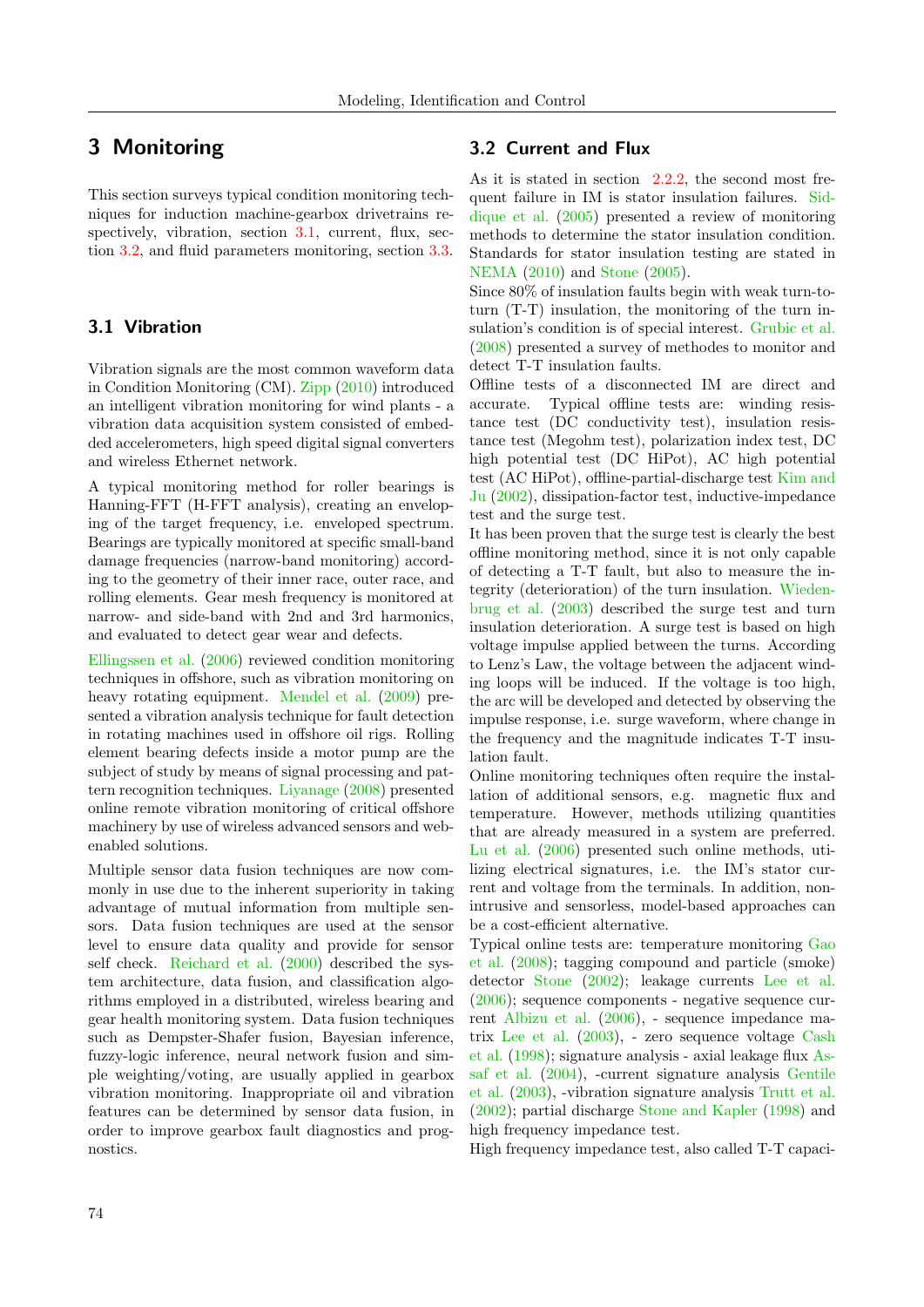tance test, is a promising online approach, since it is the only method capable to monitor and diagnose the turn insulation deterioration before a failure occurs. The test principle is presented by [Werynski et al.](#page-17-4) [\(2006\)](#page-17-4), and is based on observing and detecting changes in the high frequency response of IM, i.e. T-T capacitance (broadband impedance spectrum). By using the magnetic probe (search coil), the flux, resulted from small high freguency signals injected into the SW, is measured. The phase lag change indicates change of resonance frequency, i.e. T-T capacitance, which means insulation deterioration.

[Grubic et al.](#page-13-5) [\(2008\)](#page-13-5) proposed a need for a new online T-T insulation monitoring approach - an online surge test, based on offline surge testing principles.

## <span id="page-6-0"></span>3.3 Fluid Parameters

Contamination is the most common and serious failure source. Therefore, lubrication oil testing and analysis is one of the most popular condition monitoring (CM) techniques for rotating machinery maintenance and fault diagnosis. Oil analysis consists of property, contamination and wear debris analysis (WDA).

Property analysis, also known as lubricant degradation analysis, is based on physical (temperature, kinematic viscosity, mechanical impurities) and chemical characteristics (composition, metal inclusions, water content, acidity, density).

Contamination analysis determines cleanliness level. It is based on a particle quantifier index (PQ index or contaminate index), which is a measure of the amount and concentration of entrained wear debris particles in the lubricant oil. PQ index increases as viscosity decreases. Another indicator of actual contamination is NAS (National Aerospace Standard) Level.

WDA is the most accurate oil analysis strategy. WDA includes the study of debris factors: quantity, size, morphology (shape), wear mechanisms, chemical form, colour and other factors to assess the wear state and wear source. [Roylance et al.](#page-15-8) [\(2000\)](#page-15-8) introduced 6 main types of wear particles: rubbing, spherical, laminar, cutting, fatigue chunk and severe sliding particles.

[Raadnui and Kleesuwan](#page-15-9) [\(2005\)](#page-15-9) proposed scheduled offline oil sampling for laboratory analysis, based on ferrography and spectroscopy, as the dominating techniques for oil CM. Today there exists a variety of forms of oil based CM methods and techniques to check the volume and nature of foreign particles in oil for equipment health monitoring. There are spectrometric (Spectrographic, Spectroscopy) oil analysis, scan electron microscopy/energy dispersive X-ray analysis, energy dispersive X-ray fluorescent, low powered optical microscopy, and ferrous debris quantification (Ferrography).

Spectrographic analysis, based on atomic emission spectrometry (Spectroscopy), are optical methods studying the spectra of chemical elements in debris particles. [Carter et al.](#page-12-5) [\(2010\)](#page-12-5) reviewed spectroscopic methods and indicated laser induced breakdown spectroscopy (LIBS) as the most commonly used detection technique for ferrous metals as debris particles in lubrication oil. Energy dispersive X-Ray Florescence technology is used to detect iron and copper particles.

Ferrography is a CM technique, where a microscopic examination and analysis of the ferrous wear particles in lubrication oil is done. [Myshkin et al.](#page-15-10) [\(2003\)](#page-15-10) introduced optical ferroanalyzer in addition to ferrograph, in order to estimate the total contamination of oil.

#### Oil analysis in order to detect Gear Damage

[Dempsey](#page-13-9) [\(2001\)](#page-13-9) reported experiments, proving that oil debris data combined with fuzzy logic analysis techniques is a good predictor of pitting damage on spur gears. [Rodriguez et al.](#page-15-11) [\(2008\)](#page-15-11) used latent nestling method (colored Petri Nets) to diagnose a lubrication and cooling system for wind turbine gearboxes. A timedomain analysis has been applied, based on multivariate statistical technique, known as principal component analysis (PCA), to spectroscopic data in order to monitor the condition of a lubricant in gearboxes.

#### Bearing Damage caused by improper lubrication

High frequencies (ultrasonic) are generated due to poor lubrication in bearings, and can be detected by acoustic and ultrasonic sensors (Doppler Effect principle). [Wright](#page-17-5) [\(2008\)](#page-17-5) presented an acoustic monitoring technique to determine when to lubricate and how much lubrication a bearing needs. [Zhang and Drinkwa](#page-17-6)[ter](#page-17-6) [\(2006\)](#page-17-6) presented ultrasonic monitoring of lubricant film failure in a ball bearing.

Despite the fact, that vibration and WDA are the two main and most popular CM techniques for machinery maintenance and fault diagnosis, they are capable to find only about 40% of the faults when used separately, [Peng and Kessissoglou](#page-15-12) [\(2003\)](#page-15-12). Practical experience has shown that integrating (combining) these two techniques provide a more reliable and effective maintenance program. [Gao et al.](#page-13-10) [\(2007\)](#page-13-10) integrated oil and vibration monitoring by using the information fusion method, the Dempster-Shafer theory for correlative evidence (D-S theory of evidence), in order to improve diagnosis. [Troyer and Williamson](#page-16-14) [\(1999\)](#page-16-14) concluded that correlation between the oil and vibration analysis techniques is generally good for both bearing and gear tooth fracture faults. [Peng et al.](#page-15-13) [\(2005\)](#page-15-13) studied the effect of particles in gearbox lubricants, using WDA and vibration CM techniques, and investigated the correlation between them. [Ebersbach et al.](#page-13-11) [\(2006\)](#page-13-11) investigated effectiveness of combining vibration anal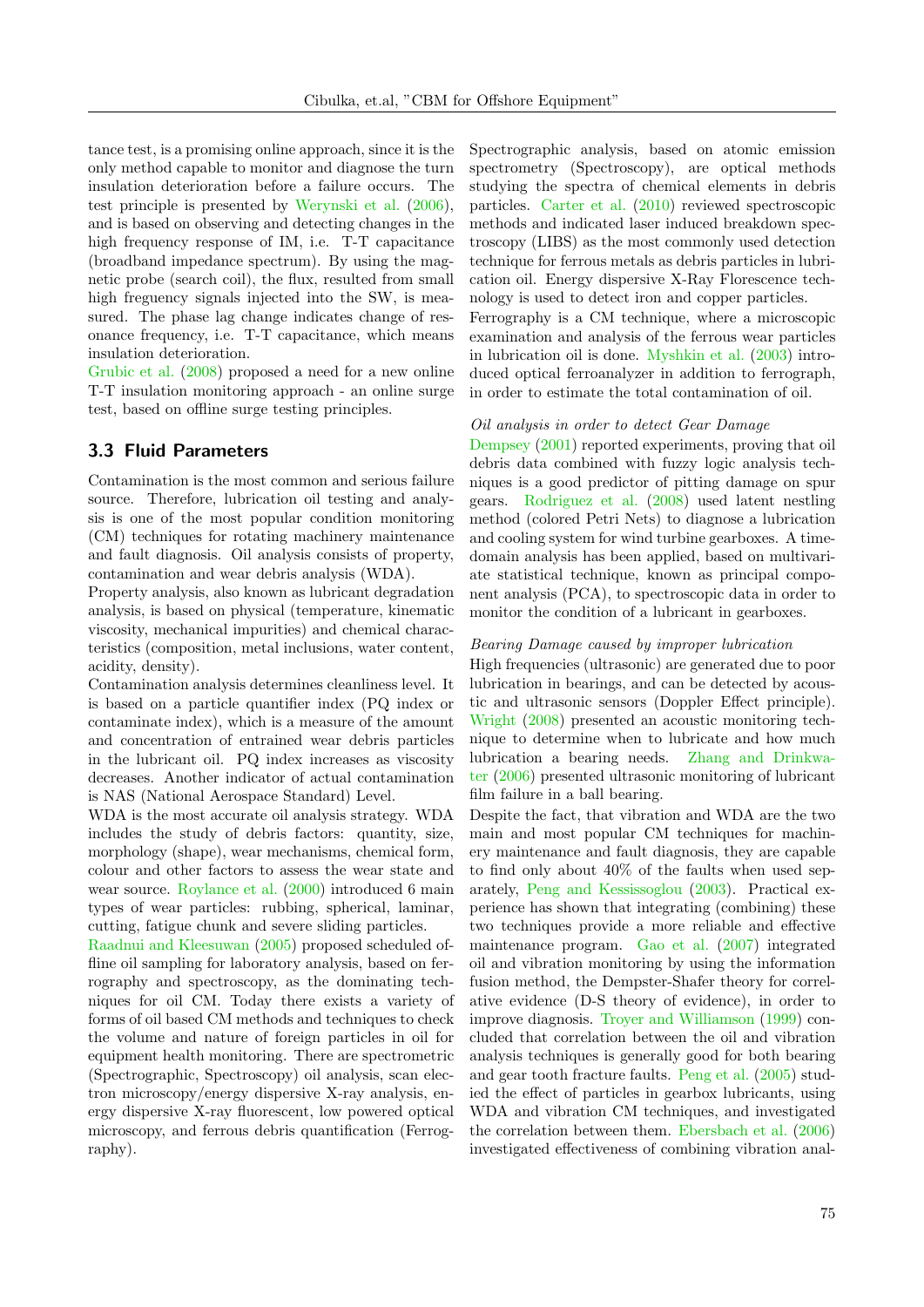ysis and WDA techniques on gearboxes. WDA was performed by a numerical approach (descriptors), facilitated by the use of a laser scanning confocal microscope (LSCM). [Dempsey](#page-13-12) [\(2000\)](#page-13-12) presented comparison of vibration and online WDA, in order to detect pitting damage on spur gears. [Tan et al.](#page-16-15) [\(2005\)](#page-16-15) presented correlation of vibration, acoustic emission (AE), and spectrometric oil analysis for spur gear fault (pitting) diagnosis.

[Edmonds et al.](#page-13-13) [\(2000\)](#page-13-13) reported a method using acoustics (high-frequency impulse), instead of chip detectors (particle counter), for detecting precursor wear debris particles as small as  $3 \mu m$ , in order to predict wear by wear trend analysis. [Murali et al.](#page-15-14) [\(2008\)](#page-15-14) presented a promising online oil debris detection method based on a microfluidic device. Particles detection and counting is based on the capacitance Coulter counting principle, where the capacitance change is caused by the presence of a metal particle.

## <span id="page-7-0"></span>4 Diagnostics

A review on machinery diagnostics and prognostics implementing CBM was given in [Jardine et al.](#page-13-0) [\(2006\)](#page-13-0). This section contains a survey of recent techniques results since 2006 and also older work not covered in [Jar](#page-13-0)[dine et al.](#page-13-0) [\(2006\)](#page-13-0). The section is organised into modelbased diagnostics, section [4.1](#page-7-1) and diagnostics based on signal processing, section [4.2.](#page-9-0)

## <span id="page-7-1"></span>4.1 Model-Based

The models used for diagnostics are categorised as physics-based [\(4.1.1\)](#page-7-2) and statistical [\(4.1.2\)](#page-8-0).

### <span id="page-7-2"></span>4.1.1 Physics-Based Models

In horizontally mounted gearboxes (for example in wind turbines) gravity excitation is a fundamental vibration source. Planetary gears are showing both tooth wedging and planet bearing failures. [Guo and Parker](#page-13-14) [\(2010\)](#page-13-14) show that gravity is the dominant excitation source for tooth wedging. [Larsen et al.](#page-14-11) [\(2003\)](#page-14-11), [Ras](#page-15-15)[mussen et al.](#page-15-15) [\(2004\)](#page-15-15) and [Hansen et al.](#page-13-15) [\(2010\)](#page-13-15) describe bearing failures and the connection to tooth wedging. [Ambarisha and Parker](#page-12-6) [\(2007\)](#page-12-6) predicted the existence of tooth contact loss and other nonlinear phenomena in a planetary gear system using finite element and lumped-parameter models.

[Guo and Parker](#page-13-14) [\(2010\)](#page-13-14) presented dynamic modeling and analysis of a typical planetary gear representative for a geartrain by introducing tooth wedging, tooth contact loss, and bearing clearance into a lumpedparameter model. The two-dimensional lumpedparameter model is expanded to include tooth separation, back-side contact, tooth wedging (or tight mesh), and bearing clearances. Tooth wedging, through enlarged forces, increases the risk of bearing failures. [Guo and Parker](#page-13-14) [\(2010\)](#page-13-14) extended a model presented in [Lin and Parker](#page-14-12) [\(1999\)](#page-14-12). The extended two-dimensional model contains the carrier, the ring, the sun and the planets, each being rigid bodies having two translational and one rotational degrees of freedom. The extended model has a total of  $3(N+3)$  degrees of freedom, where N is the number of planets.



<span id="page-7-3"></span>Figure 4: Typical planetary gear with three planets.



<span id="page-7-4"></span>Figure 5: Lumped-parameter model as in [Guo and](#page-13-14) [Parker](#page-13-14) [\(2010\)](#page-13-14).

In the extended model, shown in Figs. [4](#page-7-3) and [5,](#page-7-4) the *2* linearity, and gear meshes are modeled as nonlinear bearings are modeled as springs with clearance non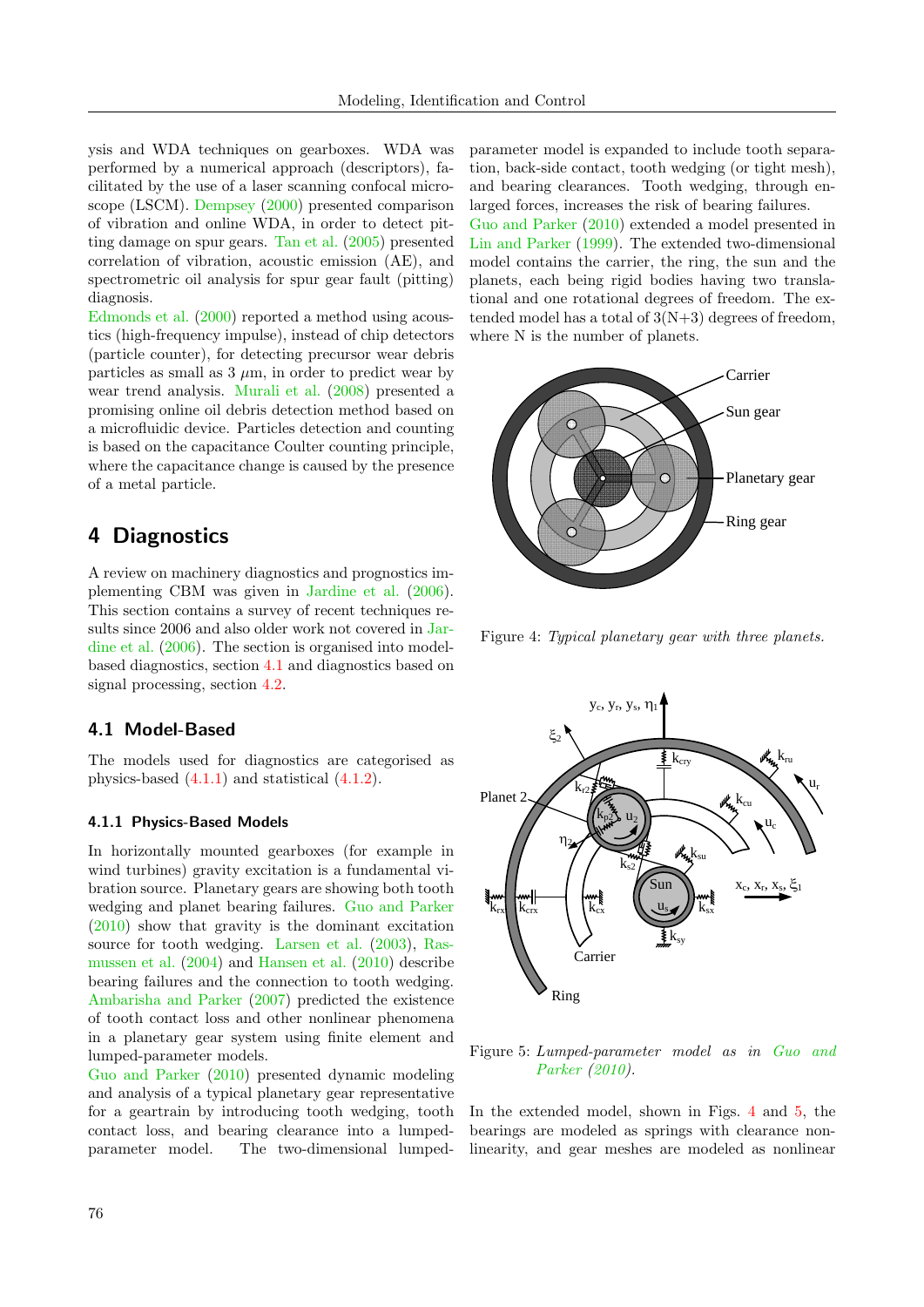lumped springs that act only when the teeth are in contact. The translational displacements are assigned to the carrier, the ring and the sun with respect to the basis that is fixed to the carrier. The rotational and translational displacements of the planets are with respect to the basis rotating with the carrier and oriented for each planet. The tooth contact model captures four possible situations: 1) drive-side tooth contact, 2) back-side tooth contact, 3) no contact and 4) tooth wedging. Drive-side tooth contact is modeled by a mesh stiffness along the line of action, see Fig. [6.](#page-8-1)



<span id="page-8-1"></span>Figure 6: The tooth positions for drive-side contact (solid line) and tooth wedging (dashed line), see [Guo and Parker](#page-13-14) [\(2010\)](#page-13-14).

Fluctuating mesh stiffness as the number of teeth in contact changes periodically between one and two pairs at each mesh is an important vibration source that can cause parametric instability in planetary gears [Lin and](#page-14-13) [Parker](#page-14-13) [\(2002\)](#page-14-13). The parametric excitation is introduced through time-varying mesh stiffnesses at the S-P (Sun-Planet) and R-P (Ring-Planet) meshes. Tooth wedging occurs when the relative radial motion of two mating gears exceeds a specified tooth radial gap  $\Delta$ s. The tooth radial gap is the radial clearance between a pair of mating gears when they move radially relative to each other. The gap is a specified quantity estimated from the backlash and tooth geometry.

The excitations consist of gravity, external applied loads, and the parametric excitations from fluctuating gear mesh stiffnesses. In well-lubricated gears the friction is usually small and in this model the friction is modeled through modal damping.

The linear bearings or fixed supports without clearance are modeled as one torsional and two translational springs. The nonlinear bearings are modeled as circumferentially distributed radial springs with uniform clearances, see Fig. [7.](#page-8-2)



<span id="page-8-2"></span>Figure 7: Bearing Model as in [Guo and Parker](#page-13-14) [\(2010\)](#page-13-14).

Forces develop only when the relative displacement between the connected bodies exceeds a specified clearance, and the direction is determined by a contact angle and the direction of relative motion between the carrier and the planet. The model developed by [Guo](#page-13-14) [and Parker](#page-13-14) [\(2010\)](#page-13-14) could be used in an observer for system identification and diagnostics. An example of such a model-based diagnostics framework is presented by [Choux et al.](#page-13-16) [\(Jan. 23-26, 2012, Nevada\)](#page-13-16).

[Tallam et al.](#page-16-16) [\(2002\)](#page-16-16) introduced a physics-based IM model with T-T fault. [Lee et al.](#page-14-14) [\(2002\)](#page-14-14) introduced model-based stator resistance estimation for IM SW temperature monitoring.

### <span id="page-8-0"></span>4.1.2 Statistical Models

[Jones et al.](#page-14-15) [\(2010\)](#page-14-15) applied Bayesian network modelling to model the various parameters responsible for the failure rate of a system. The use of Bayesian network modelling allows certain influencing events to be considered which can affect parameters relating to the failure-rate of a system. Bayesian network modelling also allows these influencing events to change and update depending on the influencing data available at any given time, thus changing the failure rate or probability of failure.

[Garnero et al.](#page-13-17) [\(1998\)](#page-13-17) presented an approach for optimization of inspection intervals for the motor-pump set of an auxiliary feedwater system in a nuclear plant. The paper focused on plain hydrodynamic bearings and thrusts. The authors applied Monte Carlo simulations to study wear induced by repeated starts and stoppings, wear due to the presence of particles in the lubricating oil, and effects of oil pump failures in the lubrication system. The analysis variable used was the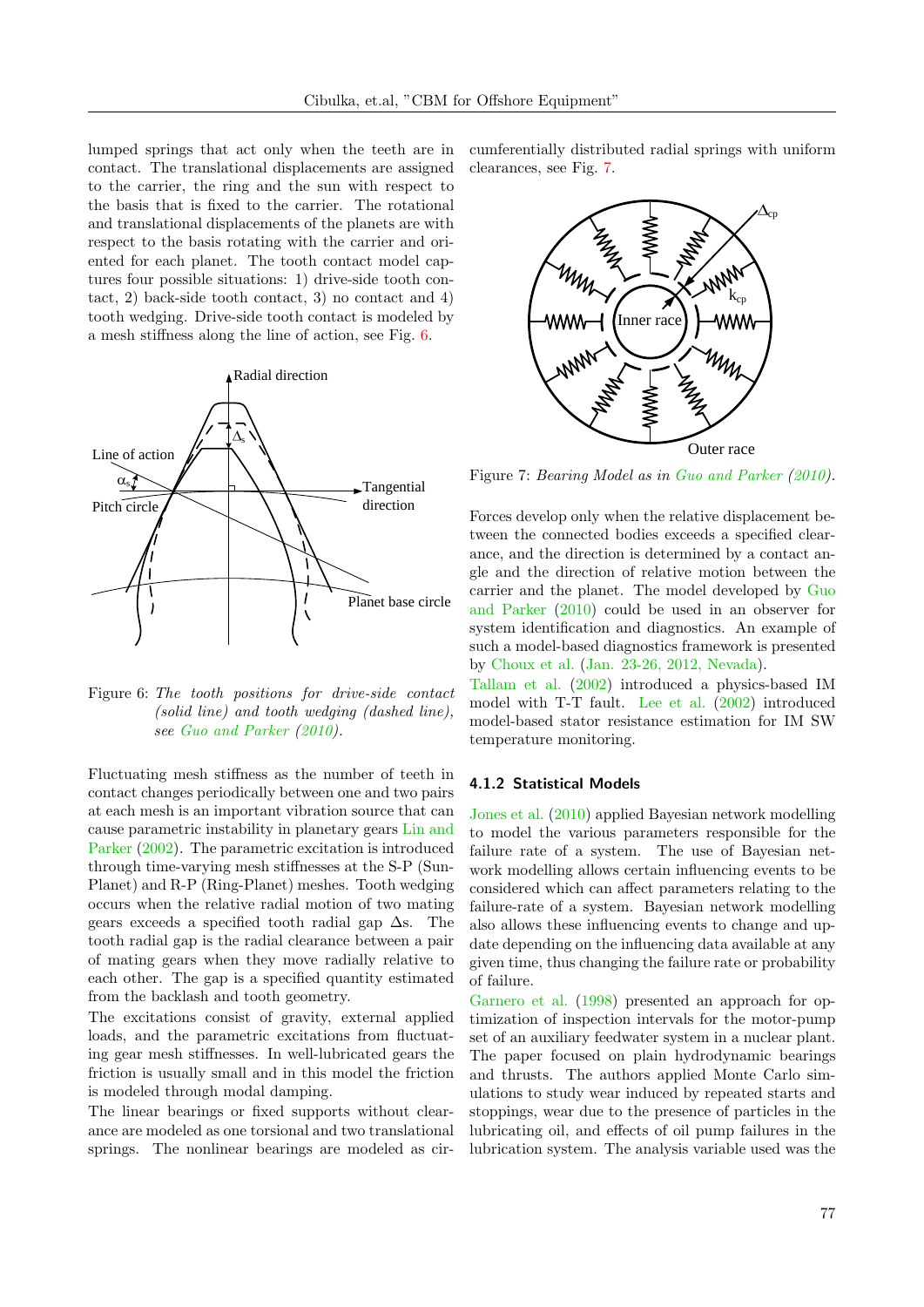babbitt thickness variation (antifriction material).

## <span id="page-9-0"></span>4.2 Signal Processing

The signal-processing-based approaches for diagnostics considered are the Fourier Transform [\(4.2.1\)](#page-9-1) and Wavelets [\(4.2.4\)](#page-9-2).

#### <span id="page-9-1"></span>4.2.1 Fourier Transform

FFT analysis is useful tool for rotor fault detection of IM. Frequency filters, envelope analysis and Hilbert transformation are fault detection methodes for bearings.

Power cepstrum, another useful spectrum for signal processing, is defined as the inverse Fourier transform of the logarithmic power spectrum. Power cepstrum has the capability to detect harmonics and sideband patterns in a power spectrum, especially in bearing faults.

High-order spectrum (statistics), i.e., bispectrum or trispectrum, can provide more diagnostic information than power spectrum for non-Gaussian signals. Bispectrum analysis has application in gears, bearings, induction machines and rotating machines.

Estimation of power spectrum is based on parametric models for the signal. Autoregressive Model (AR) and Autoregressive Moving Average Model (ARMA), are the two most commonly used models to estimate parametric spectra in machinery fault diagnostics, especially bearing faults.

Although the FFT is the most common signal processing method for diagnostics, it has its limitations. The FFT is reasonable only for stationary signals without transient conditions. For example, the transient conditions are presented in the variable speed drives, within offshore wind turbine or drilling machine, where the supply frequency of the stator current varies according to speed. In this case the FFT of the stator current may not be capable to describe the frequency characteristics in time and to distinguish amplitude modulation or phase modulation. Hence, the FFT as such may not be capable to clearly determine the failure source. For such non-stationary conditions, the time-frequency signal analysis is required, e.g. Instantaneous Frequency, Pseudo Wigner Distribution or Wavelets.

### 4.2.2 Instantaneous Frequency

For a definition of the Instantaneous Frequency (IF), the complex analytical monocomponent signal  $z(t)$  is considered and obtained via the Hilbert transform  $H\{\cdot\}$  of the original measured real signal  $x(t)$ , [Flan](#page-13-18)[drin](#page-13-18) [\(1999\)](#page-13-18):  $z(t) = x(t) + jHx(t) = a(t)e^{j\varphi(t)}$ , where

 $\varphi(t)$  is the instantaneous phase and  $a(t)$  is the instantaneous amplitude. The phase information of a complex signal is retrieved considering its argument. The IF  $f_i(t)$  is defined by the time derivation of the phase  $\varphi(t)$ , [Boashash](#page-12-7) [\(2003\)](#page-12-7):  $f_i(t) = \frac{1}{2\pi} \frac{d}{dt} \varphi(t)$ . The IF is used for phase modulation detection, since amplitude modulation is not reflected.

#### 4.2.3 Pseudo Wigner Distribution

The Wigner Distribution (WD) provides a signal representation with respect to time and frequency which can be interpreted as a distribution of the signal energy. The major property of the WD is its focus on the IF in the case of a linear frequency modulation, typical for adjustable electric drives. The Pseudo Wigner Distribution (PWD) is a smoothed and windowed version of the WD. The interference terms are reduced by introducing an additional smoothing window function  $p(\tau)$ , [Flandrin](#page-13-18) [\(1999\)](#page-13-18). The PWD is defined as the Fourier transform of a kernel,  $K_x(\tau, t) =$  $x(t+\frac{\tau}{2})x^*(t-\frac{\tau}{2})$ , multiplied with window function:  $PW_x(t, f) = \mathfrak{F}_{\tau \to f} \{p(\tau)K_x(\tau, t)\}.$ 

Blödt et al. [\(2010\)](#page-12-8) presented on-line fault indicators for variable speed drive with induction motor, based on IF estimation and the PWD. Such fault indicators are able to detect and distinguish amplitude modulation and phase modulation of the stator current frequency, at specific fault-related frequencies. Amplitude modulation indicates rotor eccentricity, typically related to misalignment faults, whereas phase modulation indicates torque oscillations, typically related to bearing faults.

#### <span id="page-9-2"></span>4.2.4 Wavelets

A review on the applications of the continuous wavelet transform (CWT) in machine CM and fault diagnostics was given in [Peng and Chu](#page-15-16) [\(2004\)](#page-15-16). In this section new and additional results are presented.

Fault diagnostics of offshore applications employing induction machines has been studied in [Watson et al.](#page-17-7) [\(2010\)](#page-17-7). An alternative approach to conventional sensor-based vibration monitoring has been presented by means of monitoring the power output signal of a wind turbine generator and processing the data using a Morlet CWT in order to extract the magnitude of fault-related frequency components. By this approach, the shaft misalignment has been detected three months prior to consequent bearing fault occurred. Another similar study about CWT analysis of a power signal has been presented in [Wiggelinkhuizen et al.](#page-17-8) [\(2008\)](#page-17-8).

Concerning other bearing fault diagnostics, CWT is often combined with FFT. A signal de-noising process was presented by [Junsheng et al.](#page-14-16) [\(2005\)](#page-14-16), [Yang and Ren](#page-17-9)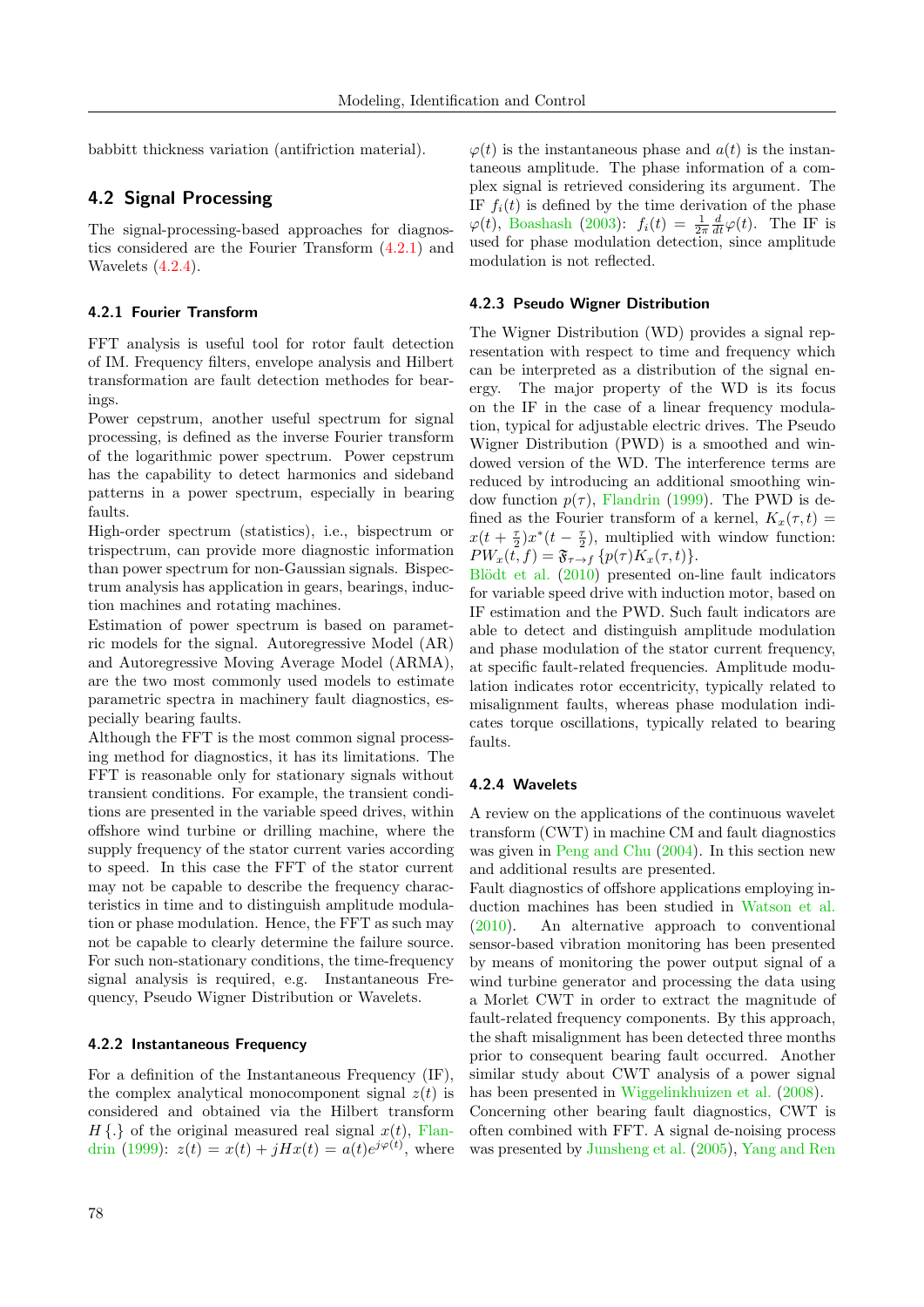[\(2004\)](#page-17-9), and [Lin et al.](#page-14-17) [\(2004\)](#page-14-17), with focus on bearing and gear faults. Another wind turbine fault diagnosis method was presented in [Tang et al.](#page-16-17) [\(2010\)](#page-16-17), where Morlet CWT is employed to filter useless noise in the raw vibration signals and extract the gear fault feature. Other de-noising techniques based on CWT is presented by [Loutridis](#page-14-18) [\(2006\)](#page-14-18).

CWT, i.e. wavelet polar maps, are used for gear fault diagnostics, to display wavelet amplitude and phase.

The detection of broken rotor bars in induction machines by using CWT analysis of current waveforms was presented in [Zhang et al.](#page-17-10) [\(2003\)](#page-17-10), [Antonino-Daviu](#page-12-9) [et al.](#page-12-9) [\(2006\)](#page-12-9), [Riera-Guasp et al.](#page-15-17) [\(2008\)](#page-15-17) and [Briz et al.](#page-12-10) [\(2008\)](#page-12-10).

# <span id="page-10-0"></span>5 Maintenance Actions

Maintenance Action (MA) is basic maintenance intervention, an elementary task carried out by a technician. MAs are routine maintenance actions (lubrication), inspections (minor repairs) and major overhauls. [Kothamasu et al.](#page-14-19) [\(2006\)](#page-14-19) reviewed MA techniques with focus on improving reliability by monitoring and predicting machine health. The following sections present different approaches to decide when to do maintenance and what type of activity to carry out.

## <span id="page-10-1"></span>5.1 Alignment and Balancing

Alignment and Balancing are the essential MAs for rotating machinery. Very important MA is alignment setting, since misalignment is a root failure cause, responsible for over 50% machinery faults, as stated by [Mo](#page-14-20)[bius](#page-14-20) [\(2008\)](#page-14-20). By adding extra load and stress, misalignment destroys bearings, seals, couplings and shafts. In practice, misalignment is a combination of angular (gap) and offset (parallel) deviations, where rotational centerlines are not collinear. Misalignment causes are: soft foundation, soft foot, looseness, runout, inaccurate assembly and temperature effects (thermal expansion/contraction). Cocked bearing is a form of misalignment, caused by wrong thermal/press fitting. Precision alignment significantly increases lifetime, by using tools, such as dial indicators, laser alignment tools and tolerances tools. A misalignment tolerance guide and charts/tables, based on speed, are presented in [Pi](#page-15-18)[otrowski](#page-15-18) [\(2007\)](#page-15-18).

Balancing is another important MA, since mass unbalance is a great source of vibration. The vibration level due to unbalance will increase in proportion to the square of the speed, whereas vibration due to misalignment will not change. Machinery balancing requires amplitude and phase readings, represented by vectors on polar plot. By adding trial weight and then correction weight (trim weight for refinement), the mass balance is achieved.

Offshore structures have modular design, i.e. components are pre-assembled into the modules onshore. Within assembly, all rotating parts are aligned and balanced, typically by using laser alignment and tolerance tools. Modules are then transported and installed on the offshore destination, typically an oil rig or a wind turbine. Onshore module-based alignment and mass balancing therefore allows easier and quicker offshore marine operations.

## 5.2 Precautionary Maintenance Actions

The degradation (failure occurrence) can be controlled through preventive and precautionary maintenance actions (PMAs), such as vibration monitoring [\(3.1\)](#page-5-1), current/flux  $(3.2)$  and oil analysis  $(3.3)$  as well as design adjustments. PMAs reduce the failure probability and avoid the failure consequences.

PMAs are based on real-time CM and prediction of stochastic behaviours. Measurable condition signals the failure probability. Certain performance indices are continuously monitored. Whenever an index value crosses some predefined threshold, an alarm is activated and MAs are performed, often in combination with an FFT analysis  $(4.2.1)$ . Alarms are classified according to severity level. Each severity class specifies a lead time until recommended service MA. Genetic algorithms and Monte-Carlo simulations are used to model continuously monitored deteriorating systems, and thereby to find the optimal degradation thresholds of maintenance intervention.

PMAs form the basis for a predictive maintenance strategy, known as CBM. CBM is a set of PMAs, which enable detecting, analyzing and correcting a problem before a failure occurs. CBM is a methodology that strives to identify incipient faults before they become critical, to enable more accurate planning of PMAs.

## 5.3 Model-Based Maintenance

To evaluate different MAs, mathematical models are needed for the failure of assets and the effect of maintenance on these failures. [Rigdon and Basu](#page-15-19) [\(2000\)](#page-15-19) presented two level modeling - system and component. [Lin et al.](#page-14-21) [\(2002\)](#page-14-21) developed a simulation model for field service with integrated CBM actions.

## 5.4 Optimal Maintenance

Optimal maintenance decision should be based on the actual deterioration conditions of the components. [Amari et al.](#page-12-11) [\(2006\)](#page-12-11) presented a generalized CBM model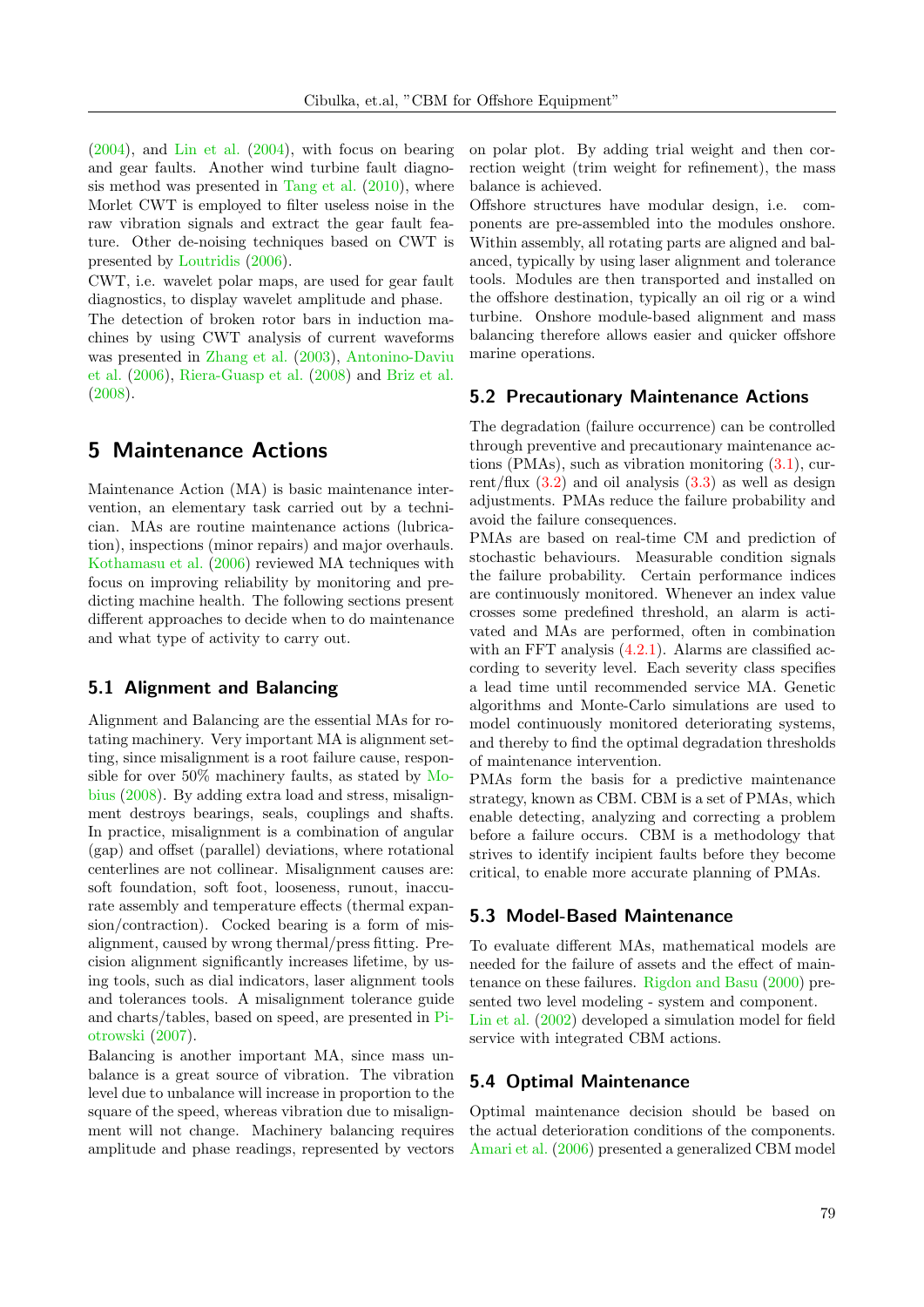including a stochastic deterioration process, a set of MAs and optimal inspection schedule. Optimal maintenance decision is based on Markov Decision Processes (MDP). [Jessop and Cook](#page-13-19) [\(2009\)](#page-13-19) presented a modelbased decision support tool, combining three separate functional areas - a mission profile modeling tool, a system relational model, and a maintenance optimization module. The tool also incorporates fusion of multiple independent low-level indicators to predict overall system readiness, methodologies to account for the interactive effects of interconnected subsystems, and a risk-based optimization to select and schedule the optimal maintenance schedule.

CBM strategy for continuously deteriorating multicomponent systems is based on performing simultaneous MAs, and thus allowing cost savings. [Gupta](#page-13-20) [and Lawsirirat](#page-13-20) [\(2006\)](#page-13-20) developed simulation-based optimization heuristic to obtain optimal MAs for a multicomponent system. Deterioration was modeled by a continuous-time jump diffusion model.

## 5.5 Opportunity Based Maintenance

Opportunity based maintenance (OBM) actions can save significant maintenance resources as they may reduce the number of maintenance interventions, especially when the set up cost of maintenance is high, as in offshore. For example, when MAs are planned and need to be carried out on offshore oil rig or on offshore wind farm in remote locations, getting to the equipment is costly.

Access to offshore drivetrains for maintenance and repair may be significantly restricted during periods of high wind speed and significant wave height, particularly during the winter. Such bad weather conditions lead to a short time-window for performing marine and maintenance operations on equipment which is difficult to access. Therefore, optimizing the best combination of MAs, at that point in time, is mandatory and OBM should be implemented.

OBM is based on PMAs, driven by the opportunity. These opportunistic MAs are precautionary since they are carried out prior to a failure, but are passive at the same time, as they wait to be scheduled, until the opportunity arises.

Opportunistic PMA is carried out by taking the advantage of the time when the equipment is not in use and the weather-window allows. PMA is carried out depending on other more critical maintenance actions, i.e. opportunity when repairing some more critical components of the same machinery/equipment. This may invoke replacing components, with significant residual lifetime, that in different circumstances would not be replaced.

[Saranga](#page-15-20) [\(2004\)](#page-15-20) used Genetic Algorithms (GAs) in deciding on opportunistic maintenance. [Wang](#page-16-18) [\(2004\)](#page-16-18) emphasised on opportunistic maintenance policies for multi-component systems.

Offshore modular structures, as mentioned in  $(5.1)$ , may need shorter time-weather window to be maintained, since the marine operations with pre-assembled (onshore) modules are easier and faster.

## <span id="page-11-0"></span>6 Conclusions

As presented in this paper the maintenance of offshore machinery is different from maintenance of onshore machinery even though the type of machinery is often the same. The conditions offshore may reduce the accessibility to machinery compared to onshore installations. The reduced accessibility calls for a better knowledge about the state of the installed components to plan the maintenance actions. The time window for access may be limited so it is necessary to perform maintenance on parts that have not failed yet but are expected to fail before the next possible access. Compared to onshore installations the transportation offshore is often a substantial larger part of the expenses related to the maintenance. Therefore it may be economically beneficial to do maintenance on parts that have not yet failed if it can be done together with other maintenance work on the site. The methods presented in this paper can be useful in this planning work.

Much research has been done with respect to the use of wavelets and different variations in condition monitoring but still these methods are in limited use in industrial applications. In order for wavelets to become more popular in industry, work must be done to broaden the knowledge outside academia, but also the benefits of wavelets compared to FFT must become clear to practioners. One necessary step must be to include wavelet analysis as an option in commercially available vibration analyzers.

In the onshore wind energy industry there is a long tradition for gathering a large amount of data during the operation. So far these data have not in general been used proactive to estimate the remaining life of parts in the system. The data has mainly been used to find the cause of failure when the failure has already happened. The tradition for gathering data during operation must be continued when it comes to offshore wind equipment and it must also be incorporated in the equipment in the offshore oil & gas industry. Traditionally it has not been easy in the oil & gas business to convince a customer about the benefits of providing data back to the manufacturer. Therefore it is required to change the mindset in the administration and organisation in some parts of the industry.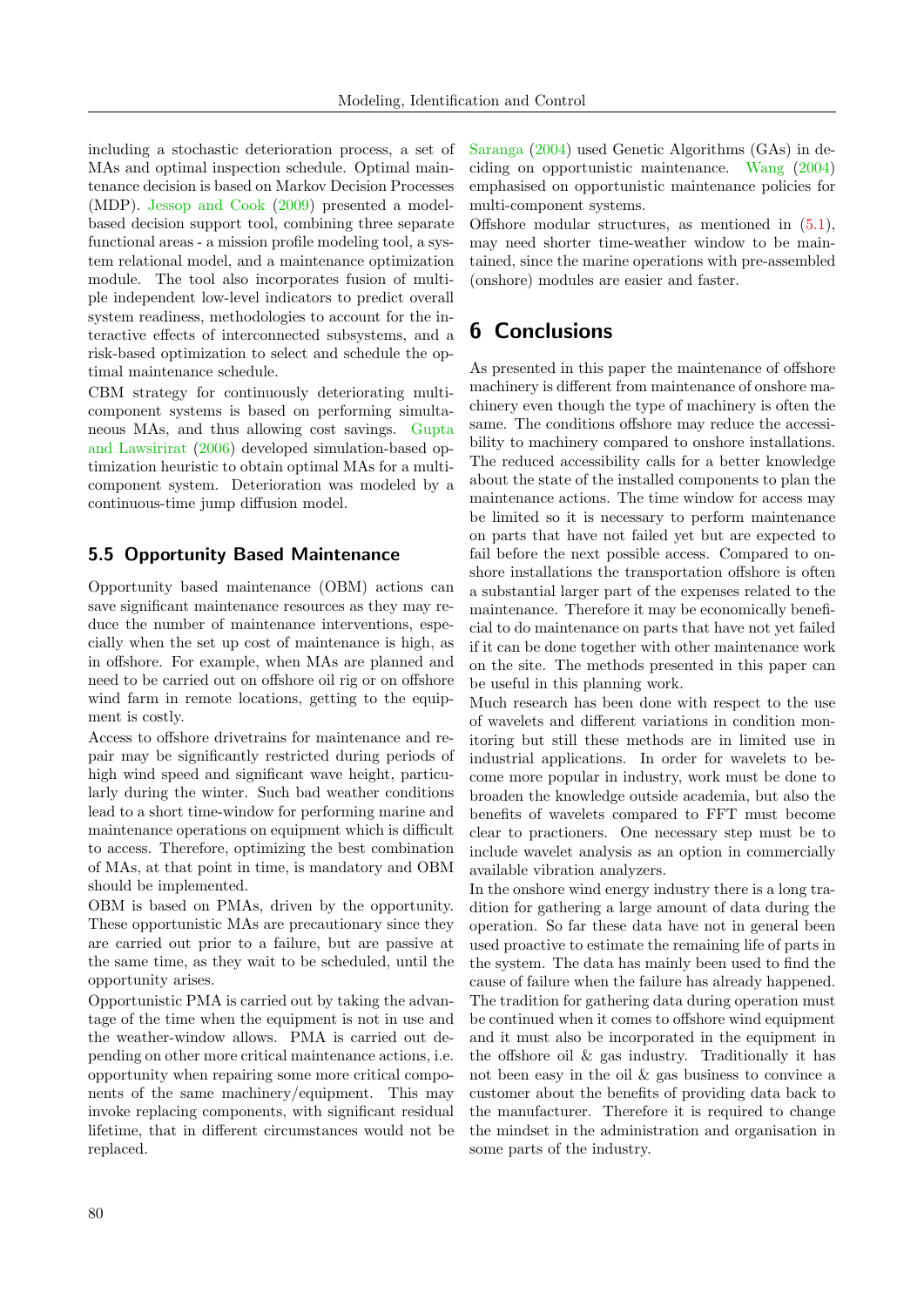Further research and development of CBM in the oil & gas industry is likely to be linked with the Integrated Operations (IOs) mindset. Offshore production operations in harsh environments call for a strong focus on technical condition, technical integrity and maintenance efficiency. By implementing the IOs, the maintenance management strategy may be robust and flexible. IOs philosophy is based on promoting work practices for utilizing competencies and mobilizing knowledge irrespective of disciplines, locations and company borders. IOs are based on effective utilizing real-time data by means of progressive information and communication technologies (ICT), in order to improve maintenance-related decisions and optimize work processes, [Bye et al.](#page-12-12) [\(2010\)](#page-12-12). [Holst and Nystad](#page-13-21) [\(2007\)](#page-13-21) presented a real application of new ICT, such as intelligent real-time information workspaces and 3D visualizations. These IOs allow production and process optimization, and thus improving maintenance planning and decision-making. [Utne et al.](#page-16-19) [\(2012\)](#page-16-19) presented an approach supporting the decision-maker in the selection of condition monitoring methods for production equipment. The Norwegian Oil Industry Association, [OLF](#page-15-21) [\(2006\)](#page-15-21), presented a study of several offshore oil fields, with focus on the value of IOs. Improved opportunity to monitor the equipment condition and performance automatically, constitutes an IOs value. The largest contributing factors to the potential value are reserve increase and accelerated production as a result of production optimisation. [Stenvaag et al.](#page-16-20) [\(2008\)](#page-16-20) shows that challenges with IOs are more related to organisation and competence than technology itself. In many cases existing sensors and measuring equip-

ment used for control purposes can be used for obtaining the data but the need for further instrumentation must be expected. In both industries it is also required to build up competences within analysis of the data describing the condition of the equipment.

# **References**

- <span id="page-12-3"></span>Albizu, I., Zamora, I., Mazon, A., and Tapia, A. Techniques for online diagnosis of stator shorted turns in induction motors. Electric Power Components and Systems, 2006. 34(1):97–114. doi[:10.1080/15325000691001359.](http://dx.doi.org/10.1080/15325000691001359)
- <span id="page-12-11"></span>Amari, S., McLaughlin, L., and Pham, H. Costeffective condition-based maintenance using markov decision processes. In Proceedings Annual Reliability and Maintainability Symposium RAMS'06, volume 2. pages 464–469, 2006. doi[:10.1109/RAMS.2006.1677417.](http://dx.doi.org/10.1109/RAMS.2006.1677417)
- <span id="page-12-6"></span>Ambarisha, V. and Parker, R. Nonlinear dynamics

of planetary gears using analytical and finite element models. Journal of Sound and Vibration, 2007. 302(2):577–595. doi[:10.1016/j.jsv.2006.11.028.](http://dx.doi.org/10.1016/j.jsv.2006.11.028)

- <span id="page-12-9"></span>Antonino-Daviu, J., Riera-Guasp, M., Folch, J., and Palomares, M. Validation of a new method for the diagnosis of rotor bar failures via wavelet transform in industrial induction machines. IEEE Trans. Ind. Appl., 2006. 42(4):990–996. doi[:10.1109/TIA.2006.876082.](http://dx.doi.org/10.1109/TIA.2006.876082)
- <span id="page-12-0"></span>Arthur, N. Development, implementation and application of a condition based maintenance assessment tool for the uk oil and gas industry. Int. Journal of COMADEM, 2005. 8(4):2–9.
- <span id="page-12-4"></span>Assaf, T., Henao, H., and Capolino, G. Simplified axial flux spectrum method to detect incipient stator inter-turn short-circuits in induction machine. In 2004 IEEE International Symposium on Industrial Electronics, volume 2. pages 815–819, 2004. doi[:10.1109/ISIE.2004.1571918.](http://dx.doi.org/10.1109/ISIE.2004.1571918)
- <span id="page-12-2"></span>Bethel, N. Identifying motor defects through fault zone analysis. Iron and steel engineer, 1999. 76(4):64–67.
- <span id="page-12-1"></span>Bhushan, B. and Gupta, B. Handbook of Tribology: Materials, Coatings, and Surface Treatments. McGraw-Hill, 1991.
- <span id="page-12-8"></span>Blödt, M., Granjon, P., Raison, B., and Regnier, J. Fault detection, chapter 20: Mechanical fault detection in induction motor drives through stator current monitoring - Theory and application examples, pages 451–488. In-Teh, 2010.
- <span id="page-12-7"></span>Boashash, B. Time Frequency Signal Analysis and Processing - A Comprehensive Reference. Elsevier, 2003.
- <span id="page-12-10"></span>Briz, F., Degner, M., Garcia, P., and Bragado, D. Broken rotor bar detection in line-fed induction machines using complex wavelet analysis of startup transients. IEEE Trans. Ind. Appl., 2008. 44(3):760– 768. doi[:10.1109/TIA.2008.921382.](http://dx.doi.org/10.1109/TIA.2008.921382)
- <span id="page-12-12"></span>Bye, R., Hansson, L., and Okstad, E. Implementing integrated operations in a mobile offshore production service provider. In SPE Intelligent Energy Conference and Exhibition 2010, volume 2. Society of Petroleum Engineers, pages 641–654, 2010. doi[:10.2118/128504-MS.](http://dx.doi.org/10.2118/128504-MS)
- <span id="page-12-5"></span>Carter, S., Fisher, A., Goodall, P., Hinds, M., Lancaster, S., and Shore, S. Atomic spectrometry update: Industrial analysis: metals, chemicals and advanced materials. Journal of Analytical Atomic Spectrometry, 2010. 25(12):1808–1858. doi[:10.1039/C005533F.](http://dx.doi.org/10.1039/C005533F)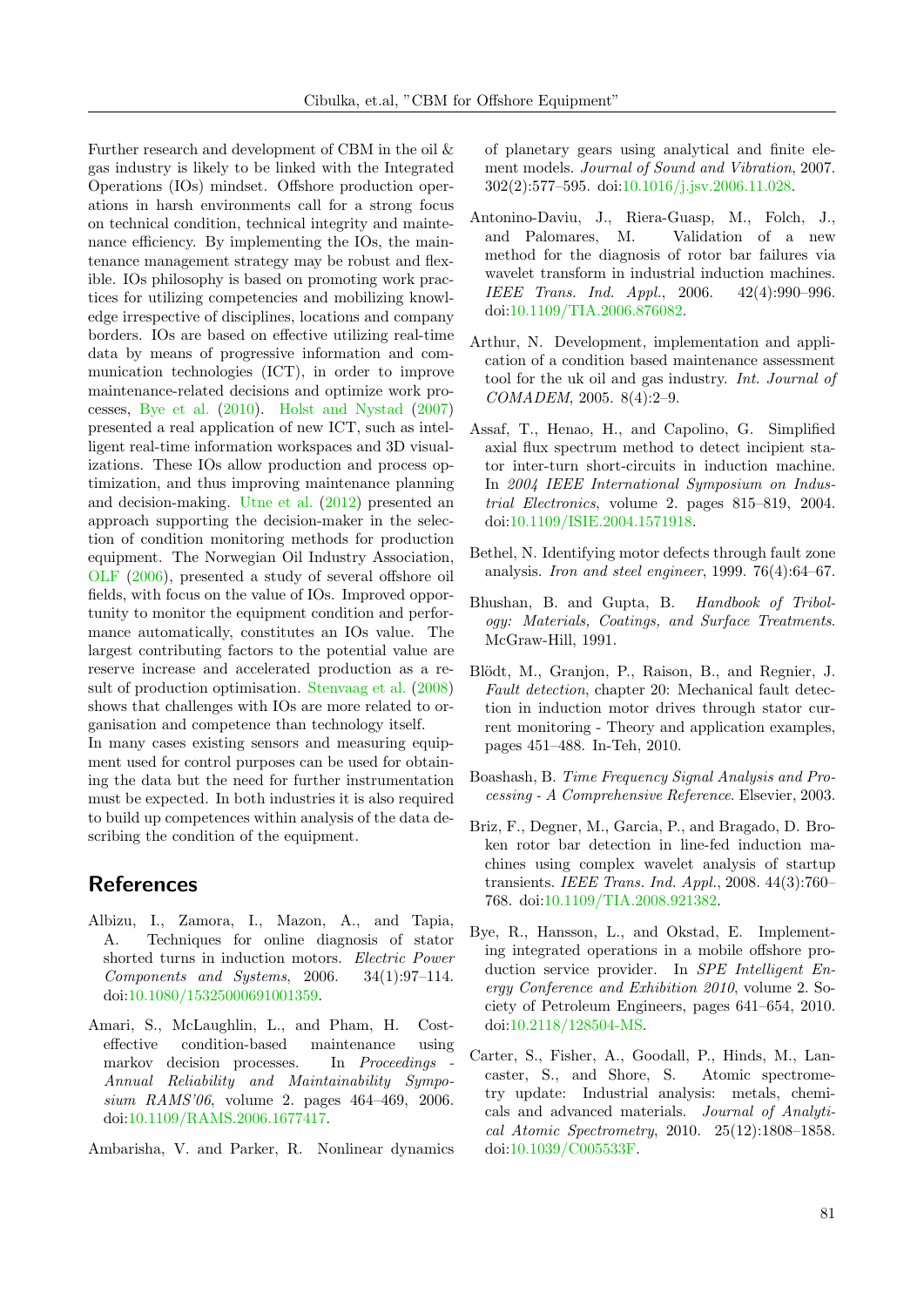- <span id="page-13-7"></span>Cash, M., Habetler, T., and Kliman, G. Insulation failure prediction in ac machines using line-neutral voltages. IEEE Transactions on Industry Applications, 1998. 34(6):1234–1239. doi[:10.1109/28.738983.](http://dx.doi.org/10.1109/28.738983)
- <span id="page-13-16"></span>Choux, M., Tyapin, I., and Hovland, G. Leakagedetection in blade pitch control systems for wind turbines. In Proc. the Annual Reliability and Maintainability Symposium. pages 1–7, Jan. 23-26, 2012, Nevada.
- <span id="page-13-12"></span>Dempsey, P. A comparison of vibration and oil debris gear damage detection methods applied to pitting damage. Wear, 2000.
- <span id="page-13-9"></span>Dempsey, P. Gear damage detection using oil debris analysis. Wear, 2001.
- <span id="page-13-11"></span>Ebersbach, S., Peng, Z., and Kessissoglou, N. The investigation of the condition and faults of a spur gearbox using vibration and wear debris analysis techniques. Wear, 2006. 260(1-2):16–24. doi[:10.1016/j.wear.2004.12.028.](http://dx.doi.org/10.1016/j.wear.2004.12.028)
- <span id="page-13-13"></span>Edmonds, J., Resner, M., and Shkarlet, K. Detection of precursor wear debris in lubrication systems. In 2000 IEEE Aerospace Conference Proceedings, volume 6. pages 73–78, 2000. doi[:10.1109/AERO.2000.877884.](http://dx.doi.org/10.1109/AERO.2000.877884)
- <span id="page-13-4"></span>Ellingssen, H., Liyanage, J., and Ruså, R. Smart integrated operations and maintenance solutions to manage offshore assets in north sea. In Proceedings of the 18th EuroMaintenace. MM Support GmbH, pages 319–324, 2006.
- <span id="page-13-1"></span>FAG. Rolling Bearings and their Contribution to the Progress of Technology. FAG Kugelfischer Georg Schäfer KGaA, 1986.
- <span id="page-13-18"></span>Flandrin, P. Time-Frequency/Time-Scale Analysis. Academic Press, 1999.
- <span id="page-13-2"></span>Foster, K. Rolling bearings as crime scenes. Pumps  $\mathcal{B}$ Systems Magazine, 2009. 3.
- <span id="page-13-10"></span>Gao, J., Zhang, P., Liu, B., and Xie, Z. An integrated fault diagnosis method of gearboxes using oil analysis and vibration analysis. In 8th International Conference on Electronic Measurement and Instruments ICEMI '07. pages 371–374, 2007. doi[:10.1109/ICEMI.2007.4350932.](http://dx.doi.org/10.1109/ICEMI.2007.4350932)
- <span id="page-13-6"></span>Gao, Z., Habetler, T., Harley, R., and Colby, R. A sensorless adaptive stator winding temperature estimator for mains-fed induction machines with continuous-operation periodic duty cycles. IEEE Transactions on Industry Applications, 2008. 44(5):1533–1542. doi[:10.1109/TIA.2008.2002208.](http://dx.doi.org/10.1109/TIA.2008.2002208)
- <span id="page-13-17"></span>Garnero, M.-A., Beaudouin, F., and Delbos, J.-P. Optimization of bearing-inspection intervals. In Proc. Reliability and Maintainability Symposium. pages 332–338, 1998. doi[:10.1109/RAMS.1998.653801.](http://dx.doi.org/10.1109/RAMS.1998.653801)
- <span id="page-13-8"></span>Gentile, G., Meo, S., and Ometto, A. Induction motor current signature analysis to diagnostics, of stator short circuits. In 4th IEEE International Symposium on Diagnostics for Electric Machines, Power Electronics and Drives (SDEMPED) 2003, volume 2. pages 47–51, 2003. doi[:10.1109/DEMPED.2003.1234545.](http://dx.doi.org/10.1109/DEMPED.2003.1234545)
- <span id="page-13-5"></span>Grubic, S., Aller, J., Lu, B., and Habetler, T. Survey of testing and monitoring methods for stator insulation systems in induction machines. Proc. of 2008 Intl. Conf. on Condition Monitoring and Diagnostics, 2008. pages 196–203. doi[:10.1109/CMD.2008.4580262.](http://dx.doi.org/10.1109/CMD.2008.4580262)
- <span id="page-13-14"></span>Guo, Y. and Parker, R. Dynamic modeling and analysis of a spur planetary gear involving tooth wedging and bearing clearance nonlinearity. European Journal of Mechanics A/Solids, 2010. 29(6):1–12 (In Press). doi[:10.1016/j.euromechsol.2010.05.001.](http://dx.doi.org/10.1016/j.euromechsol.2010.05.001)
- <span id="page-13-20"></span>Gupta, A. and Lawsirirat, C. Strategically optimum maintenance of monitoring-enabled multicomponent systems using continuous-time jump deterioration models. Journal of Quality in Maintenance Engineering, 2006. 12(3):306–329. doi[:10.1108/13552510610685138.](http://dx.doi.org/10.1108/13552510610685138)
- <span id="page-13-15"></span>Hansen, A., Rasmussen, F., and Larsen, T. Gearbox loads caused by double contact simulated with hawc2. In European Wind Energy Conference and Exhibition, Poland. 2010.
- <span id="page-13-21"></span>Holst, B. and Nystad, E. Oil & gas offshore/onshore integrated operations - introducing the brage 2010+ project. In 2007 IEEE 8th HFPP and HPRCT 13th Annual Meeting. pages 357–359, 2007. doi[:10.1109/HFPP.2007.4413233.](http://dx.doi.org/10.1109/HFPP.2007.4413233)
- <span id="page-13-3"></span>J. Geiman, B. I. C. Dc step-voltage and surge testing of motors. Maintenance Technology magazine, 2007. 3:1–7. URL <http://www.mt-online.com>.
- <span id="page-13-0"></span>Jardine, A., Lin, D., and Banjevic, D. A review on machinery diagnostics and prognostics implementing condition-based maintenance. Mechanical Systems and Signal Processing, 2006. 20(7):1483–1510. doi[:10.1016/j.ymssp.2005.09.012.](http://dx.doi.org/10.1016/j.ymssp.2005.09.012)
- <span id="page-13-19"></span>Jessop, S. and Cook, T. A model-based mission planning and decision support tool. In Proceedings of the ASME Turbo Expo, volume 4. pages 991–999, 2009. doi[:10.1115/GT2009-60215.](http://dx.doi.org/10.1115/GT2009-60215)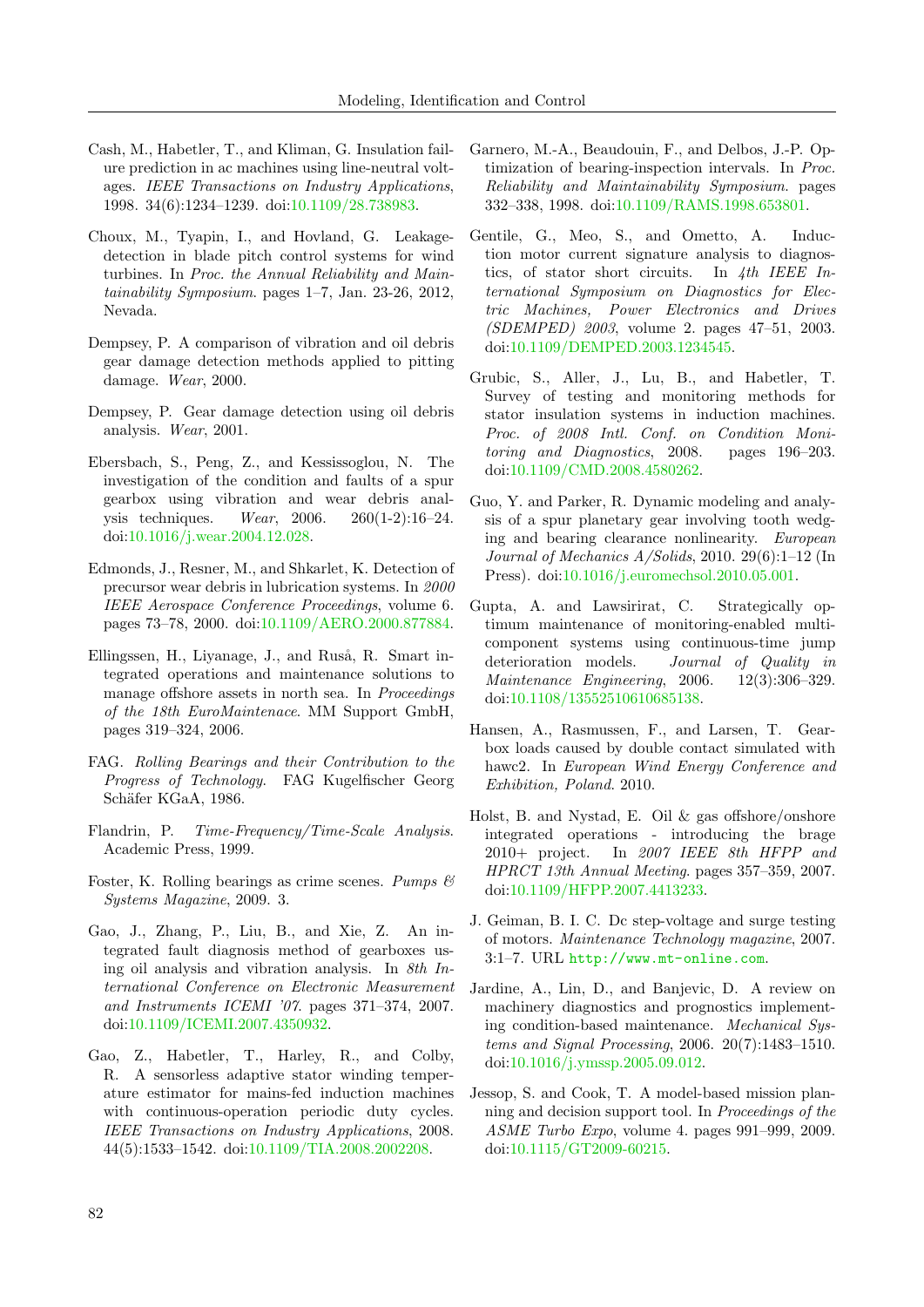- <span id="page-14-15"></span>Jones, B., I.Jenkinson, Z.Yang, and J.Wang. The use of bayesian network modelling for maintenance planning in a manufacturing industry. Reliability Engineering and System Safety, 2010. 95(3):267–277. doi[:10.1016/j.ress.2009.10.007.](http://dx.doi.org/10.1016/j.ress.2009.10.007)
- <span id="page-14-16"></span>Junsheng, C., Dejie, Y., and Yu, Y. Timeenergy density analysis based on wavelet transforms. NDT and E International, 2005. 38(7):569–572. doi[:10.1016/j.ndteint.2005.02.002.](http://dx.doi.org/10.1016/j.ndteint.2005.02.002)
- <span id="page-14-0"></span>Kar, C. and Mohanty, A. Vibration and current transient monitoring for gearbox fault detection using multiresolution fourier transform. Journal of Sound and Vibration, 2008. 311(1-2):109–132. doi[:10.1016/j.jsv.2007.08.023.](http://dx.doi.org/10.1016/j.jsv.2007.08.023)
- <span id="page-14-4"></span>Kawazoe, T. and Ura, A. Corrosive wear testing of metals in seawater. In ASTM Special Technical Publication, 1404. pages 296–305, 2001.
- <span id="page-14-7"></span>Kim, H. and Ju, Y. Comparison of off-line and online partial discharge for large motors. In Conference Record of the 2002 IEEE International Symposium on Electrical Insulation. pages 27–30, 2002. doi[:10.1109/ELINSL.2002.995873.](http://dx.doi.org/10.1109/ELINSL.2002.995873)
- <span id="page-14-19"></span>Kothamasu, R., Huang, S., and Verduin, W. System health monitoring and prognostics - a review of current paradigms and practices. International Journal of Advanced Manufacturing Technology, 2006. 28(9):1012–1024. doi[:10.1007/s00170-004-2131-6.](http://dx.doi.org/10.1007/s00170-004-2131-6)
- <span id="page-14-1"></span>Landolt, D. Electrochemical and materials aspects of tribocorrosion systems. Journal of Physics D: Applied Physics, 2006. 39(15):3121–3127. doi[:10.1088/0022-3727/39/15/S01.](http://dx.doi.org/10.1088/0022-3727/39/15/S01)
- <span id="page-14-2"></span>Landolt, D. Corrosion and Surface Chemistry of Metals, chapter 6: Passivity of Metals, pages 227–274. EPFL Press, 2007.
- <span id="page-14-11"></span>Larsen, T., Thomsen, K., and Rasmussen, F. Dynamics of a wind turbine planetary gear stage. Technical Report Risoe-I-2112, Risoe National Laboratory, Denmark., 2003.
- <span id="page-14-14"></span>Lee, S., Habetler, T., Harley, R., and Gritter, D. An evaluation of model-based stator resistance estimation for induction motor stator winding temperature monitoring. IEEE Transactions on Energy Conversion, 2002. 17(1):7–15. doi[:10.1109/60.986431.](http://dx.doi.org/10.1109/60.986431)
- <span id="page-14-10"></span>Lee, S., Tallam, R., and Habetler, T. A robust, on-line turn fault detection technique for induction machines based on monitoring the sequence component impedance matrix. IEEE Transactions on Power Electronics, 2003. 18(3):865–872. doi[:10.1109/TPEL.2003.810848.](http://dx.doi.org/10.1109/TPEL.2003.810848)
- <span id="page-14-9"></span>Lee, S., Yang, J., Younsi, K., and Bharadwaj, R. An online groundwall and phase-to-phase insulation quality assessment technique for acmachine stator windings. IEEE Transactions on Industry Applications, 2006. 42(4):946–957. doi[:10.1109/TIA.2006.876077.](http://dx.doi.org/10.1109/TIA.2006.876077)
- <span id="page-14-12"></span>Lin, J. and Parker, R. Analytical characterization of the unique properties of planetary gear free vibration. Journal of Vibration and Acoustics, 1999. 121(3):319–321. doi[:10.1115/1.2893982.](http://dx.doi.org/10.1115/1.2893982)
- <span id="page-14-13"></span>Lin, J. and Parker, R. Planetary gear parametric instability caused by mesh stiffness variation. Journal of Sound and Vibration, 2002. 249(1):129–145. doi[:10.1006/jsvi.2001.3848.](http://dx.doi.org/10.1006/jsvi.2001.3848)
- <span id="page-14-17"></span>Lin, J., Zuo, M., and Fyfe, K. Mechanical fault detection based on the wavelet de-noising technique. Journal of Vibration and Acoustics, 2004. 126(2):9– 16. doi[:10.1016/j.ymssp.2004.06.001.](http://dx.doi.org/10.1016/j.ymssp.2004.06.001)
- <span id="page-14-21"></span>Lin, Y., Hsu, A., and Rajamani, R. A simulation model for field service with condition-based maintenance. In Proceedings of the 2002 Winter Simulation Conference, volume 2. pages 1885–1890, 2002.
- <span id="page-14-6"></span>Liyanage, J. Complex System Maintenance Handbook, chapter 24: Integrated e-Operations-e-Maintenance: Applications in North Sea Offshore Assets, pages 585–609. Springer Series in Reliability Engineering, 2008. doi[:10.1007/978-1-84800-011-7](http://dx.doi.org/10.1007/978-1-84800-011-7_24) 24.
- <span id="page-14-18"></span>Loutridis, S. Instantaneous energy density as a feature for gear fault detection. Mechanical Systems and Signal Processing, 2006. 20(5):1239–1253. doi[:10.1016/j.ymssp.2004.12.001.](http://dx.doi.org/10.1016/j.ymssp.2004.12.001)
- <span id="page-14-8"></span>Lu, B., Habetler, T., and Harley, R. A survey of efficiency estimation methods of inservice induction motors. IEEE Transactions on Industry Applications, 2006. 42(4):924–933. doi[:10.1109/TIA.2006.876065.](http://dx.doi.org/10.1109/TIA.2006.876065)
- <span id="page-14-5"></span>Mendel, E., Rauber, T., ao, F. V., and Batista, R. Rolling element bearing fault diagnosis in rotating machines of oil extraction rigs. In Proceedings of 17th European Signal Processing Conference (EUSIPCO 2009). Glasgow, Scotland, pages 319–324, 2009.
- <span id="page-14-3"></span>Mischler, S. and Ponthiaux, P. A round robin on combined electrochemical and friction tests on alumina/stainless steel contacts in sulphuric acid. Wear, 2001. 248(1-2):211–225. doi[:10.1016/S0043-](http://dx.doi.org/10.1016/S0043-1648(00)00559-7) [1648\(00\)00559-7.](http://dx.doi.org/10.1016/S0043-1648(00)00559-7)
- <span id="page-14-20"></span>Mobius. Vibration Training Course Book - Category II, chapter 14: Diagnosing Misalignment. Mobius Institute, 2008.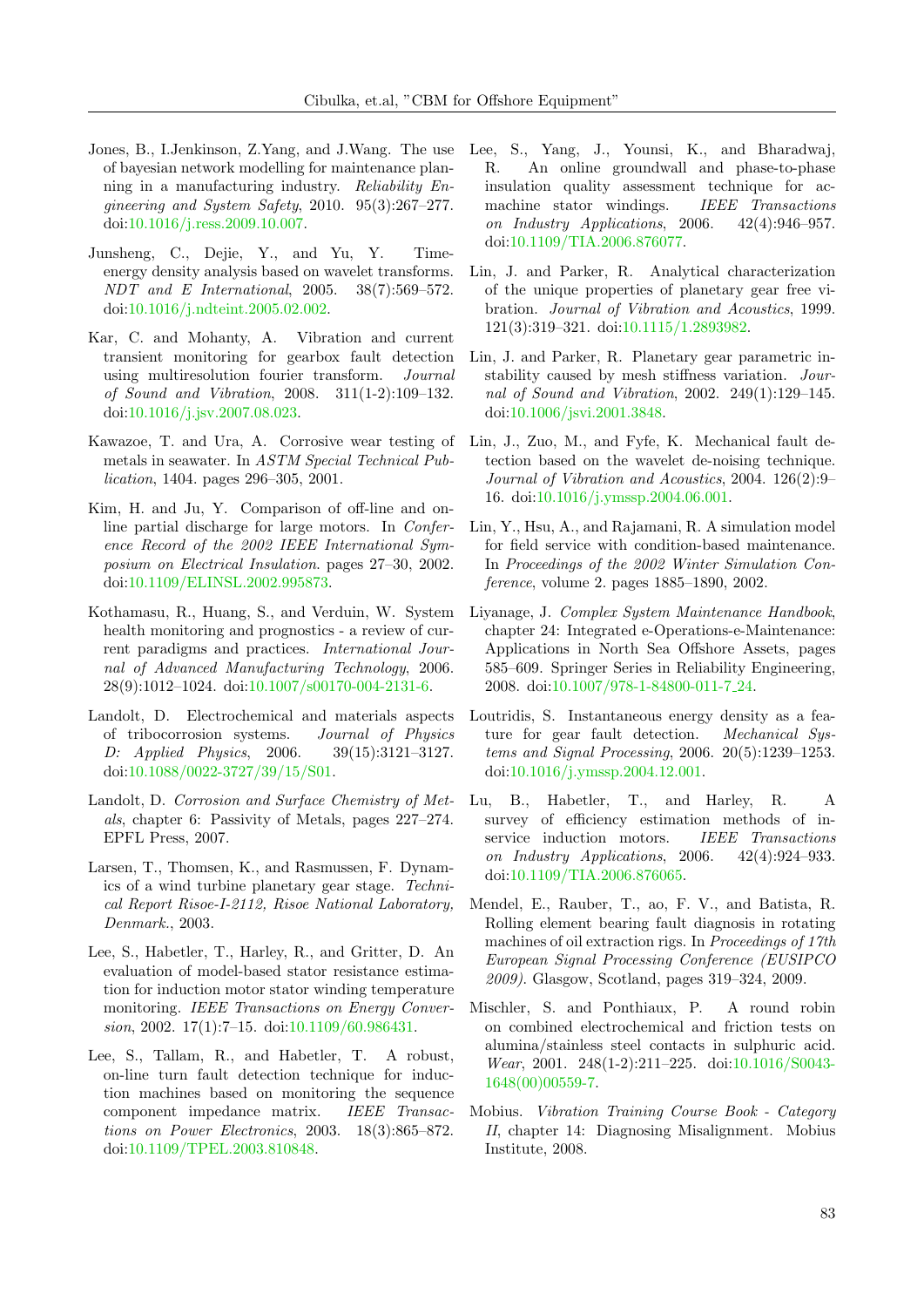- <span id="page-15-14"></span>Murali, S., Xia, X., Jagtiani, A., Carletta, J., and Zhe, J. A microfluidic device for wear detection in lubricants. In ASME Conf. Proc., ASME 2008 International Mechanical Engineering Congress and Exposition (IMECE2008), volume 13. pages 859–863, 2008. doi[:10.1115/IMECE2008-66768.](http://dx.doi.org/10.1115/IMECE2008-66768)
- <span id="page-15-2"></span>Musial, W., Butterfield, S., and McNiff, B. Improving wind turbine gearbox reliability. In Proceedings of 2007 European Wind Energy Conference. pages 1– 10, 2007.
- <span id="page-15-10"></span>Myshkin, N., Markova, L., Semenyuk, M., Kong, H., Han, H., and Yoon, E. Wear monitoring based on the analysis of lubricant contamination by optical ferroanalyzer. Wear, 2003. 255(7-12):1270–1275. doi[:10.1016/S0043-1648\(03\)00175-3.](http://dx.doi.org/10.1016/S0043-1648(03)00175-3)
- <span id="page-15-6"></span>Nandi, S., Toliyat, H., and Li, X. Condition monitoring and fault diagnosis of electrical motors-a review. IEEE Trans. Energy Convers., 2005. 20(4):719–729. doi[:10.1109/TEC.2005.847955.](http://dx.doi.org/10.1109/TEC.2005.847955)
- <span id="page-15-5"></span>NEMA. NEMA MG 1 - Motors and Generators. National Electrical Manufacturers Association (NEMA), 2010.
- <span id="page-15-3"></span>Norton, R. Machine Design - An Integrated Approach, 3rd ed. Pearson-Prentice Hall, 2006.
- <span id="page-15-4"></span>von der Ohe, C., Johnsen, R., and Espallargas, N. Modeling the multi-degradation mechanisms of combined tribocorrosion interacting with static and cyclic loaded surfaces of passive metals exposed to seawater. Wear, 2010. 269(7-8):607–616. doi[:10.1016/j.wear.2010.06.010.](http://dx.doi.org/10.1016/j.wear.2010.06.010)
- <span id="page-15-21"></span>OLF. Potential value of integrated operations on the norwegian shelf. Technical report, The Norwegian Oil Industry Association (OLF), 2006.
- <span id="page-15-0"></span>Palin-Luc, T., Perez-Mora, R., Bathias, C., Dominguez, G., Paris, P., and Arana, J. Fatigue crack initiation and growth on a steel in the very high cycle regime with sea water corrosion. Engineering Fracture Mechanics, 2010. 77(11):1953– 1962. doi[:10.1016/j.engfracmech.2010.02.015.](http://dx.doi.org/10.1016/j.engfracmech.2010.02.015)
- <span id="page-15-16"></span>Peng, Z. and Chu, F. Application of the wavelet transform in machine condition monitoring and fault diagnostics: A review with bibliography. Mechanical Systems and Signal Processing, 2004. 18(2):199–221. doi[:10.1016/S0888-3270\(03\)00075-X.](http://dx.doi.org/10.1016/S0888-3270(03)00075-X)
- <span id="page-15-12"></span>Peng, Z. and Kessissoglou, N. An integrated approach to fault diagnosis of machinery using wear debris and vibration analysis. Wear, 2003. 255(7-12):1221– 1232. doi[:10.1016/S0043-1648\(03\)00098-X.](http://dx.doi.org/10.1016/S0043-1648(03)00098-X)
- <span id="page-15-13"></span>Peng, Z., Kessissoglou, N., and Cox, M. A study of the effect of contaminant particles in lubricants using wear debris and vibration condition monitoring techniques. Wear, 2005. 258(11-12):1651–1662. doi[:10.1016/j.wear.2004.11.020.](http://dx.doi.org/10.1016/j.wear.2004.11.020)
- <span id="page-15-18"></span>Piotrowski, J. Shaft Alignment Handbook. Taylor & Francis, 2007.
- <span id="page-15-9"></span>Raadnui, S. and Kleesuwan, S. Low cost condition monitoring sensor for used oil analysis. *Wear*, 2005. 259(7-12):1502-1506. doi[:10.1016/j.wear.2004.11.009.](http://dx.doi.org/10.1016/j.wear.2004.11.009)
- <span id="page-15-15"></span>Rasmussen, F., Thomsen, K., and Larsen, T. The gearbox problem revisited. Fact Sheet AED-RB-17 (EN). Risoe National Laboratory, Denmark., 2004.
- <span id="page-15-7"></span>Reichard, K., Dyke, M. V., and Maynard, K. Application of sensor fusion and signal classification techniques in a distributed machinery condition monitoring system. In Proceedings of SPIE - The International Society for Optical Engineering, volume 4051. Orlando, FL, USA, pages 329–336, 2000.
- <span id="page-15-1"></span>Ribrant, J. and Bertling, L. Survey of failures in wind power systems with focus on swedish wind power plants during 1997-2005. IEEE Transactions on Energy Conversion, 2007. 22(1):167–173. doi[:10.1109/TEC.2006.889614.](http://dx.doi.org/10.1109/TEC.2006.889614)
- <span id="page-15-17"></span>Riera-Guasp, M., Antonino-Daviu, J., Roger-Folch, J., and Palomares, M. The use of the wavelet approximation signal as a tool for the diagnosis of rotor bar failures. IEEE Trans. Ind. Appl., 2008. 44(3):716– 726. doi[:10.1109/TIA.2008.921432.](http://dx.doi.org/10.1109/TIA.2008.921432)
- <span id="page-15-19"></span>Rigdon, S. and Basu, A. Statistical Methods for the Reliability of Repairable Systems. Wiley, 2000.
- <span id="page-15-11"></span>Rodriguez, L., Garcia, E., Morant, F., Correcher, A., and Quiles, E. Application of latent nestling method using colored petri nets for the fault diagnosis in the wind turbine subsets. In Proc. 2008 IEEE Int. Conf. Emerging Technologies and Factory Automation. pages 767–773, 2008. doi[:10.1109/ETFA.2008.4638486.](http://dx.doi.org/10.1109/ETFA.2008.4638486)
- <span id="page-15-8"></span>Roylance, B., Williams, J., and Dwyer-Joyce, R. Wear debris and associated wear phenomena-fundamental research and practice. In Proceedings of the Institution of Mechanical Engineers, Part J: Journal of Engineering Tribology, volume 214. pages 79–105, 2000. doi[:10.1243/1350650001543025.](http://dx.doi.org/10.1243/1350650001543025)
- <span id="page-15-20"></span>Saranga, H. Opportunistic maintenance using genetic algorithms. Journal of Quality in Maintenance Engineering, 2004.  $10(1):66-74$ . doi[:10.1108/13552510410526884.](http://dx.doi.org/10.1108/13552510410526884)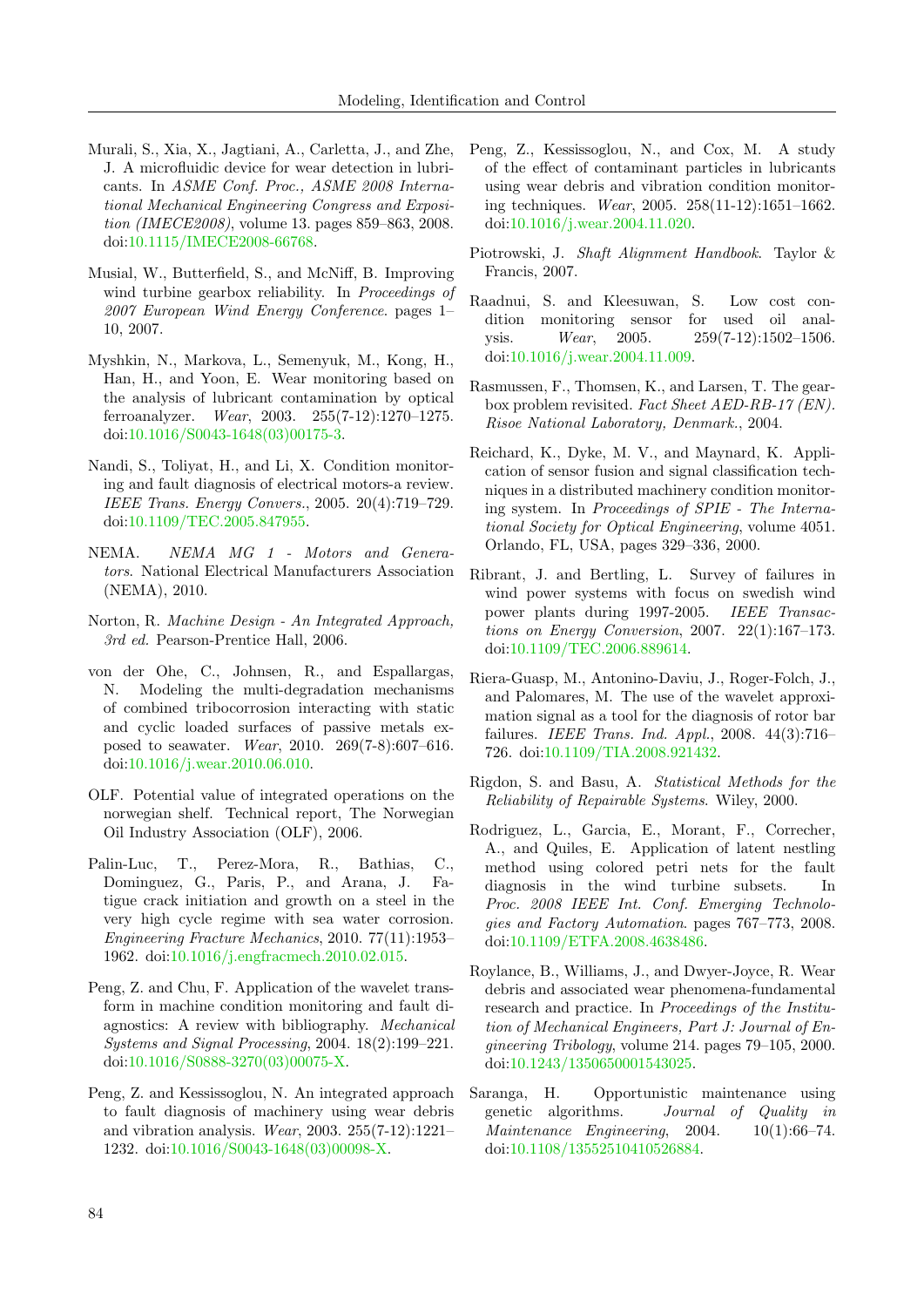- <span id="page-16-4"></span>Sasaki, K. and Bursteina, G. Observation of a threshold impact energy required to cause passive film rupture during slurry erosion of stainless steel. Philosophical Magazine Letters, 2000. 80(7):489–493. doi[:10.1080/09500830050057198.](http://dx.doi.org/10.1080/09500830050057198)
- <span id="page-16-9"></span>Siddique, A., Yadava, G., and B.Singh. A review of stator fault monitoring techniques of induction motors. IEEE Transactions on Energy Conversion, 2005. 20(1):106–114. doi[:10.1109/TEC.2004.837304.](http://dx.doi.org/10.1109/TEC.2004.837304)
- <span id="page-16-3"></span>Spinato, F., Tavner, P., van Bussel, G., and Koutoulakos, E. Reliability of wind turbine subassemblies. IET Renewable Power Generation, 2009. 3(4):387–401. doi[:10.1049/iet-rpg.2008.0060.](http://dx.doi.org/10.1049/iet-rpg.2008.0060)
- <span id="page-16-5"></span>SrinivasaPai, P., Mathew, M., Stack, M., and Rocha, L. Some thoughts on neural network modelling of microabrasion-corrosion processes. Tribology International, 2008. 41(7):672–681. doi[:10.1016/j.triboint.2007.11.015.](http://dx.doi.org/10.1016/j.triboint.2007.11.015)
- <span id="page-16-20"></span>Stenvaag, S., Lindrupsen, T., Bye, R., and sters, T. Integrated operations - a key enabler to operational excellence in maintenance management of fpsos. In SPE - Intelligent Energy Conference and Exhibition: Intelligent Energy 2008, volume 2. Society of Petroleum Engineers, pages 939–951, 2008. doi[:10.2118/112227-MS.](http://dx.doi.org/10.2118/112227-MS)
- <span id="page-16-11"></span>Stone, G. Advancements during the past quarter century in on-line monitoring of motor and generator winding insulation. IEEE Transactions on Dielectrics and Electrical Insulation, 2002. 9(5):746– 751. doi[:10.1109/TDEI.2002.1038661.](http://dx.doi.org/10.1109/TDEI.2002.1038661)
- <span id="page-16-10"></span>Stone, G. Recent important changes in ieee motor and generator winding insulation diagnostic testing standards. IEEE Transactions on Industry Applications, 2005. 41(1):91–100. doi[:10.1109/TIA.2004.840977.](http://dx.doi.org/10.1109/TIA.2004.840977)
- <span id="page-16-7"></span>Stone, G., Boulter, E., Culbert, I., and Dhirani, H. Electrical insulation for rotating machines: Design, Evaluation, Aging, Testing, and Repair. Wiley - Interscience, IEEE Press - Series on Power Engineering, 2004.
- <span id="page-16-13"></span>Stone, G. and Kapler, J. Stator winding monitoring. IEEE Industry Applications Magazine, 1998. 4(5):15–20. doi[:10.1109/2943.715501.](http://dx.doi.org/10.1109/2943.715501)
- <span id="page-16-16"></span>Tallam, R., Habetler, T., and Harley, R. Transient model for induction machines with stator winding turn faults. IEEE Transactions on Industry Applications, 2002. 38(3):632–637. doi[:10.1109/TIA.2002.1003411.](http://dx.doi.org/10.1109/TIA.2002.1003411)
- <span id="page-16-15"></span>Tan, C., Irving, P., and Mba, D. Diagnostics and prognostics with acoustic emission, vibration and spectrometric oil analysis for spur gears - a comparative study. Insight - Non-Destructive Testing and Condition Monitoring, 2005. 47(8):478–480. doi[:10.1784/insi.2005.47.8.478.](http://dx.doi.org/10.1784/insi.2005.47.8.478)
- <span id="page-16-17"></span>Tang, B., Liu, W., and Song, T. Wind turbine fault diagnosis based on Morlet wavelet transformation and Wigner-Ville distribution. Renewable Energy, 2010. 35(12):2862–2866. doi[:10.1016/j.renene.2010.05.012.](http://dx.doi.org/10.1016/j.renene.2010.05.012)
- <span id="page-16-1"></span>Tavner, P., van Bussel, G., and Spinato, F. Machine and converter reliabilities in wind turbines. In Proceedings of 3rd International IEEE Conference - Power Electronics Machines and Drives. pages 127– 130, 2006.
- <span id="page-16-2"></span>Tavner, P., Xiang, J., and Spinato, F. Reliability analysis for wind turbines. Wind Energy, 2007. 10(1):1– 18. doi[:10.1002/we.204.](http://dx.doi.org/10.1002/we.204)
- <span id="page-16-8"></span>Thomson, W. and Fenger, M. Current signature analysis to detect induction motor faults. IEEE Industry Applications Magazine, 2001. 7(4):26–34. doi[:10.1109/2943.930988.](http://dx.doi.org/10.1109/2943.930988)
- <span id="page-16-6"></span>Thorsen, O. and Dalva, M. A survey of faults on induction motors in offshore oil industry, petrochemical industry, gas terminals, and oil refineries. IEEE Trans. Ind. Appl., 1995. 31(5):1186–1196. doi[:10.1109/28.464536.](http://dx.doi.org/10.1109/28.464536)
- <span id="page-16-14"></span>Troyer, D. and Williamson, M. Effective integration of vibration analysis and oil analysis. In Proceedings of the International Conference on Condition Monitoring. pages 411–420, 1999.
- <span id="page-16-12"></span>Trutt, F., Sottile, J., and Kohler, J. Condition monitoring of induction motor stator windings using electrically excited vibrations. In Conference Record of the Industry Applications Conference, 2002, 37th IAS Annual Meeting, volume 4. pages 2301–2305, 2002. doi[:10.1109/IAS.2002.1042767.](http://dx.doi.org/10.1109/IAS.2002.1042767)
- <span id="page-16-0"></span>Tyapin, I., Hovland, G., and Jorde, J. Comparison of markov theory and monte carlo simulations for analysis of marine operations related to installation of an offshore wind turbine. In Proc. of COMADEM 2011, Stavanger, Norway. pages 1071–1081, 2011.
- <span id="page-16-19"></span>Utne, I., Brurok, T., and Rdseth, H. A structured approach to improved condition monitoring. Journal of Loss Prevention in the Process Industries, 2012. 25(3):478–488. doi[:10.1016/j.jlp.2011.12.004.](http://dx.doi.org/10.1016/j.jlp.2011.12.004)
- <span id="page-16-18"></span>Wang, H. A survey of maintenance policies of deteriorating systems. European Journal of Operational